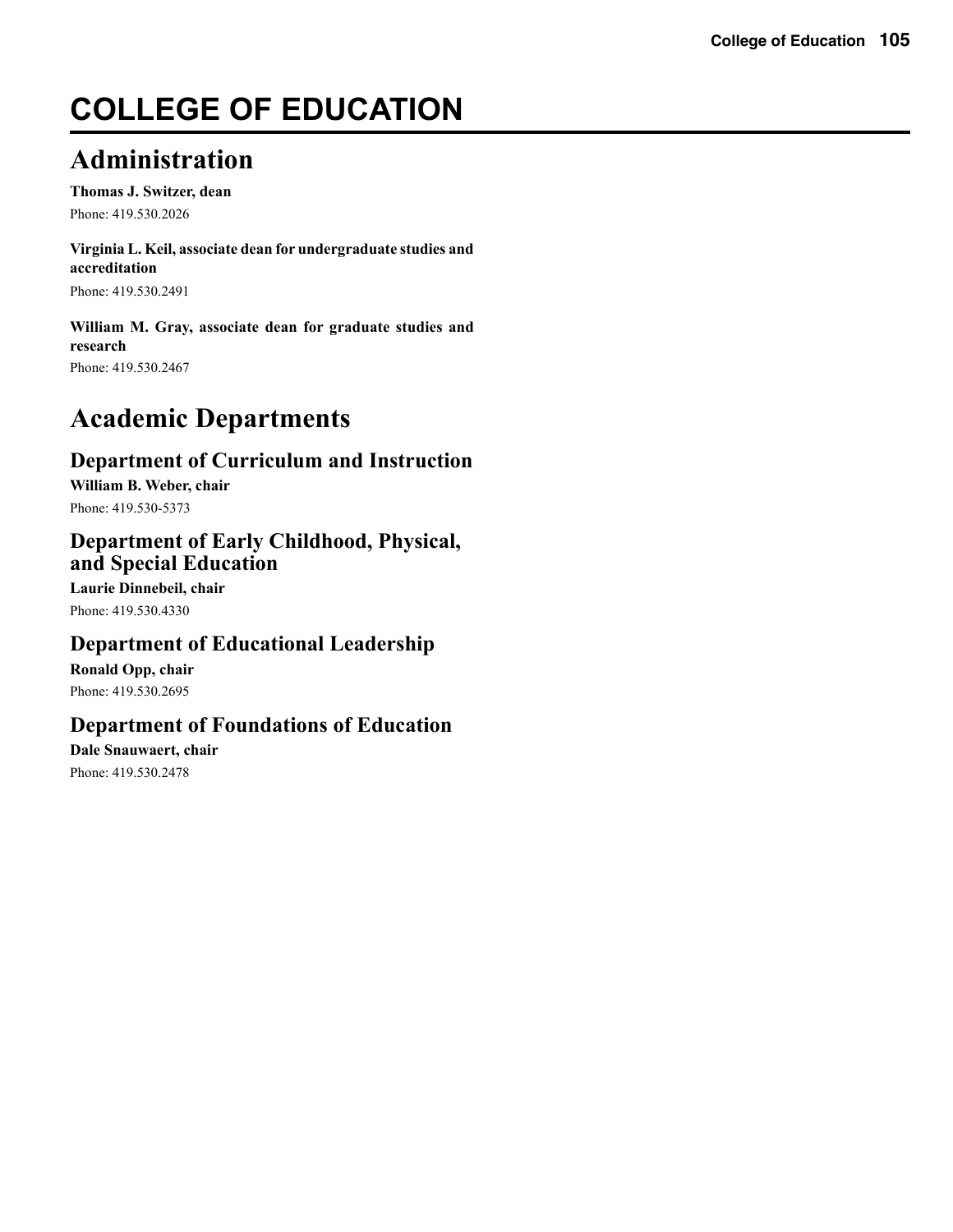# **COLLEGE OF EDUCATION**

# **Accreditation**

The teacher education programs at The University of Toledo are accredited by the National Council for the Accreditation of Teacher Education (NCATE) and approved by the Ohio Department of Education. They meet all state of Ohio standards for licensure, standards of the respective national professional associations and NCATE standards for program accreditation.

# **Undergraduate Programs**

The College of Education offers undergraduate and graduate teacher education programs to meet the 1998 Ohio Teacher Education and Licensure Standards for initial teacher licensure. In some cases, programs are offered in collaboration with the College of Arts and Sciences or the College of Health and Human Services. Programs in the department of music are accredited by the National Association of Schools of Music.

The following undergraduate programs are open to students seeking teacher licensure.

## **Early Childhood Education**

Ages 3-8/grades PreKindergarten through grade 3 for children who are typically developing, at-risk, gifted and who have mild/moderate educational needs

## **Special Education (Intervention Specialist)**

 Mild/moderate special needs: Ages 5-21/grades K-12 Moderate/intensive special needs: Ages 5-21/grades K-12 Visually impaired: Ages 3-21/grades PreKindergarten to grade 12

## **Middle Childhood Education**

Ages 8-14/grades 4 through 9 with two of the following concentrations:

 Reading and Language Arts Mathematics Science Social Studies

## **Adolescent and Young Adult Education**

Ages 12-21/grades 7-12 in each of the following areas:

 Integrated Language Arts Integrated Mathematics Integrated Social Studies Science (nine options)

## **Multi-Age Education**

Ages 3-21/grades PreK-12 in each of the following areas:

 Visual Arts Music Physical Education Health Foreign Languages (French, German & Spanish)

## **Career and Technical Education**

Ages 8 and over/grades 4 or higher in each of the following areas:

 Health Careers Education Industrial Engineering Systems Integrated Business Education

**Note:** Work experience options for vocational licensure are also available via a 24 credit hour program in agriculture, health careers, industrial engineering systems, family and consumer sciences, business and marketing.

# **Computer/Technology Endorsement**

This endorsement may be earned as part of a baccalaureate program leading to initial teacher licensure.

# **Graduate Programs**

The College of Education also offers graduate programs for initial teacher licensure and for certification/licensure endorsement.

*Refer to the Graduate School section of this catalog for information on programs and policies specifically related to graduate students.*

# **Degrees Offered**

The following undergraduate degrees are available to students in the College of Education and are conferred by The University of Toledo:

 Bachelor of Education Bachelor of Arts in Education Bachelor of Science in Education

The teacher education programs listed above may offer students the option of earning a bachelor of education degree and either a bachelor of arts or bachelor of science degree from the College of Arts and Sciences. In this instance, special program conditions exist, and students must check with faculty advisers for specific course and program requirements.

Students who wish to pursue the bachelor of arts in education or bachelor of science in education degree must complete the following:

- 1. University core and other general education requirements of the College of Arts and Sciences and the College of Education.
- 2. Major field requirements of the College of Arts and Sciences and the content major requirements as specified by the College of Education.
- 3. Professional education requirements.

Ordinarily, these programs exceed the 128 minimum credit hours required for bachelor's degrees and, therefore, take longer than four academic years (8 full-time equivalent semesters) to complete.

# **Admission Requirements**

Application for admission to the College of Education must be submitted to the Office of Undergraduate Admission. Requirements for admission to the University are discussed in the General Section of this catalog. **Note: Students who are eligible for initial admission to the college are not guaranteed admission to the professional education program in the junior year. All licensure programs have specific additional requirements for admission to professional education.**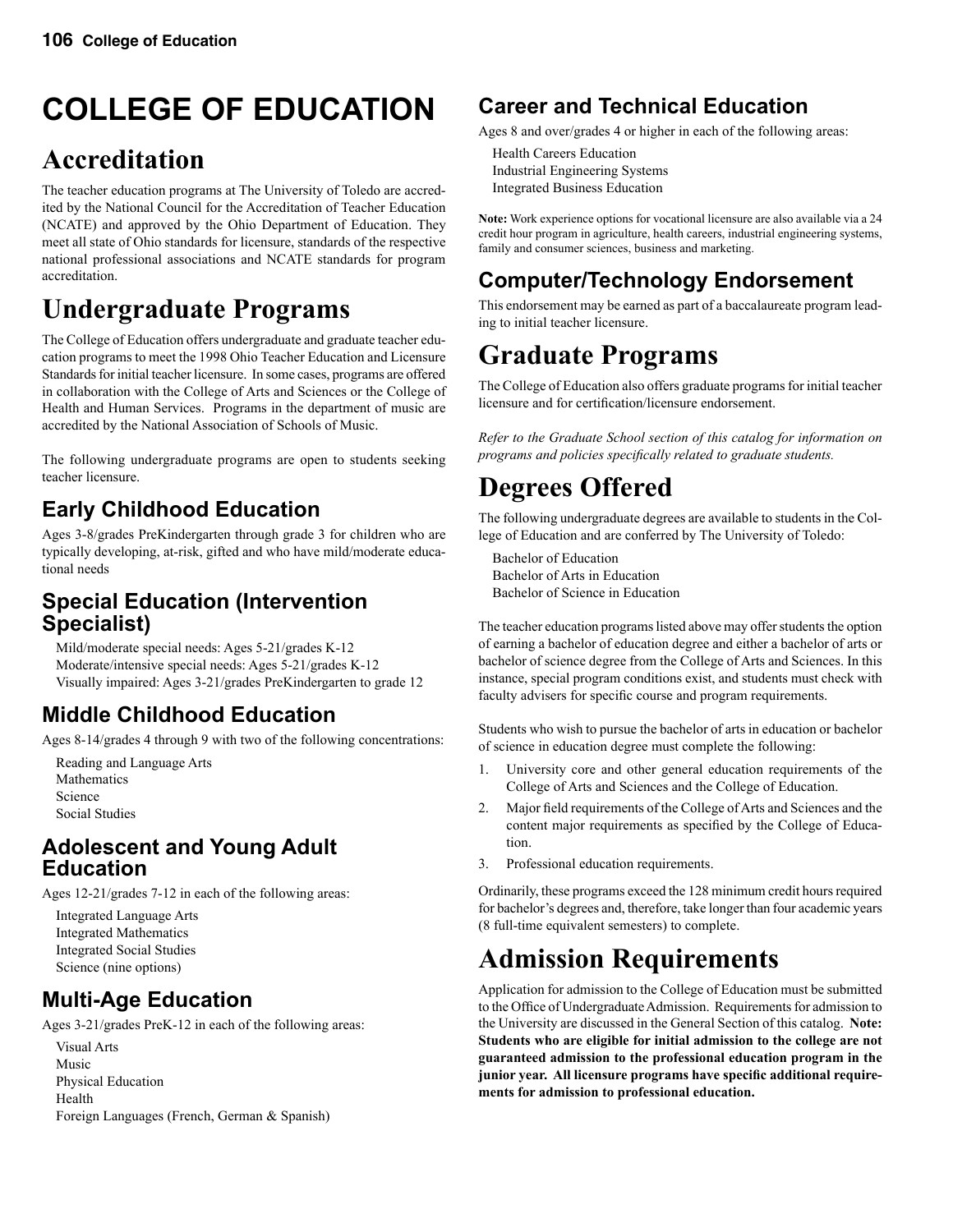## **Readmission of Former Students**

Undergraduate students who discontinue course work for a period of at least one academic year (not including summer) must request readmission to the University. If students have taken any course work at another institution during the time they have been away from the University (other than transient status), they must complete a new application in the Office of Undergraduate Admission and meet transfer admission requirements.

**Students who have not taken course work for more than 12 months must comply with the college requirements at the time of readmission.** When seeking readmission, students whose grade point average (GPA) is below 2.0 can only be readmitted on approval of the associate dean. Students with a GPA of 2.0 or higher may seek readmission in the college office.

## **Admission of Transfer Students**

Students in good standing may transfer with the following minimum requirements from another college at The University of Toledo or from other accredited colleges and universities and enroll in the College of Education.

| <b>Number of credit hours</b> | <b>Minimum required GPA</b> |
|-------------------------------|-----------------------------|
|                               |                             |
| $30 - 59$ overall             |                             |
|                               |                             |

Students wishing to transfer from another college on campus to the College of Education must not have been suspended prior to or during the semester in which the student initiates transfer proceedings. If suspended from another baccalaureate college, the student must fulfill requirements of the suspension policy of that college.

Students with satisfactory records from other accredited colleges and universities may enroll in the College of Education after review of official transcripts and admission into the college. After the transfer process has been completed, the student is notified of the allowed transfer credit. **Courses in which a grade of C or better has been earned may be accepted for credit either for comparable required or elective credit.**

## **Degree Requirements**

Candidates for degrees in the College of Education must complete a minimum of 128 undergraduate credit hours of course work. Students completing degree programs in teacher education must attain a minimum overall higher education GPA of 2.7, as well as maintain the same average in their teaching major and professional education courses prior to enrolling in internship/student teaching. The cumulative average includes all grades for credits earned plus grades of IN and F and those acquired in repeated courses at The University of Toledo and at other institutions that the student attended.

Students may qualify for a second bachelor's degree in the College of Education by completing a minimum of 32 credit hours of additional residence course work and by satisfying the applicable bachelor's degree requirements and state requirements.

## **University Core Curriculum**

Students earning bachelor's or associate's degrees in all University colleges and programs are required to complete 27-30 credit hours of courses that

comprise the University Core Curriculum. Those courses are distributed in the areas of English composition, mathematics, humanities/fine arts, social sciences, natural sciences, and multicultural studies (see the *General Section* of this catalog for details). Some colleges and programs require courses in these areas over and above those required to fulfill University core requirements. The student's academic department or college office should be contacted for specific details.

## **Residence Requirement**

Students transferring from other institutions must earn at least 32 credit hours in the College of Education at The University of Toledo to be eligible for graduation and/or licensure.

Junior and senior level courses in professional education must be completed in residence for students completing teacher education programs.

## **Application for Graduation**

*Refer to the General Undergraduate Degree Requirements in the General Section of this Catalog for information.*

# **College Honors Programs**

The University Honors Program in the College of Education offers academically gifted students the opportunity to take especially challenging courses and to work very closely with faculty to achieve personal goals. Honors courses are small and encourage advanced inquiry, reasoning, and discussion. Special academic counseling, field experience mentoring, priority registration and research opportunities are additional features of the Honors Program.

## **Admission Criteria**

Admission to the University Honors Program normally requires a minimum high school GPA of 3.75 on a 4.0 scale, a minimum ACT composite score of 28 and a review of application materials, which include an essay on an assigned topic, a personal resume and written recommendations. Interested students with ACT scores of 25 and GPAs of 3.5 are encouraged to apply and will be considered on a space-available basis.

## **Academic Requirements**

To remain in the college's Honors Program, students must maintain a minimum GPA of 3.0 and must continue to make adequate progress toward completing the program requirements.

## **Program Requirements**

To be eligible for the college's Honors citation upon graduation, a student must:

- 1. Complete a minimum of 33 semester hours of Honors course work, including six hours of Honors Readings Conference during the first year and two Honors interdisciplinary seminars;
- 2. Submit a supervised Honors thesis; and
- 3. Achieve a final GPA of 3.3.

**Note:** When Honors sections of courses are not available, courses may be converted into Honors courses by developing a learning contract with the instructor. Forms are available in the college office or from the Honors faculty adviser.

# **General Academic Policies**

*Refer to the General Section of the Catalog for general academic policies that apply to all students.*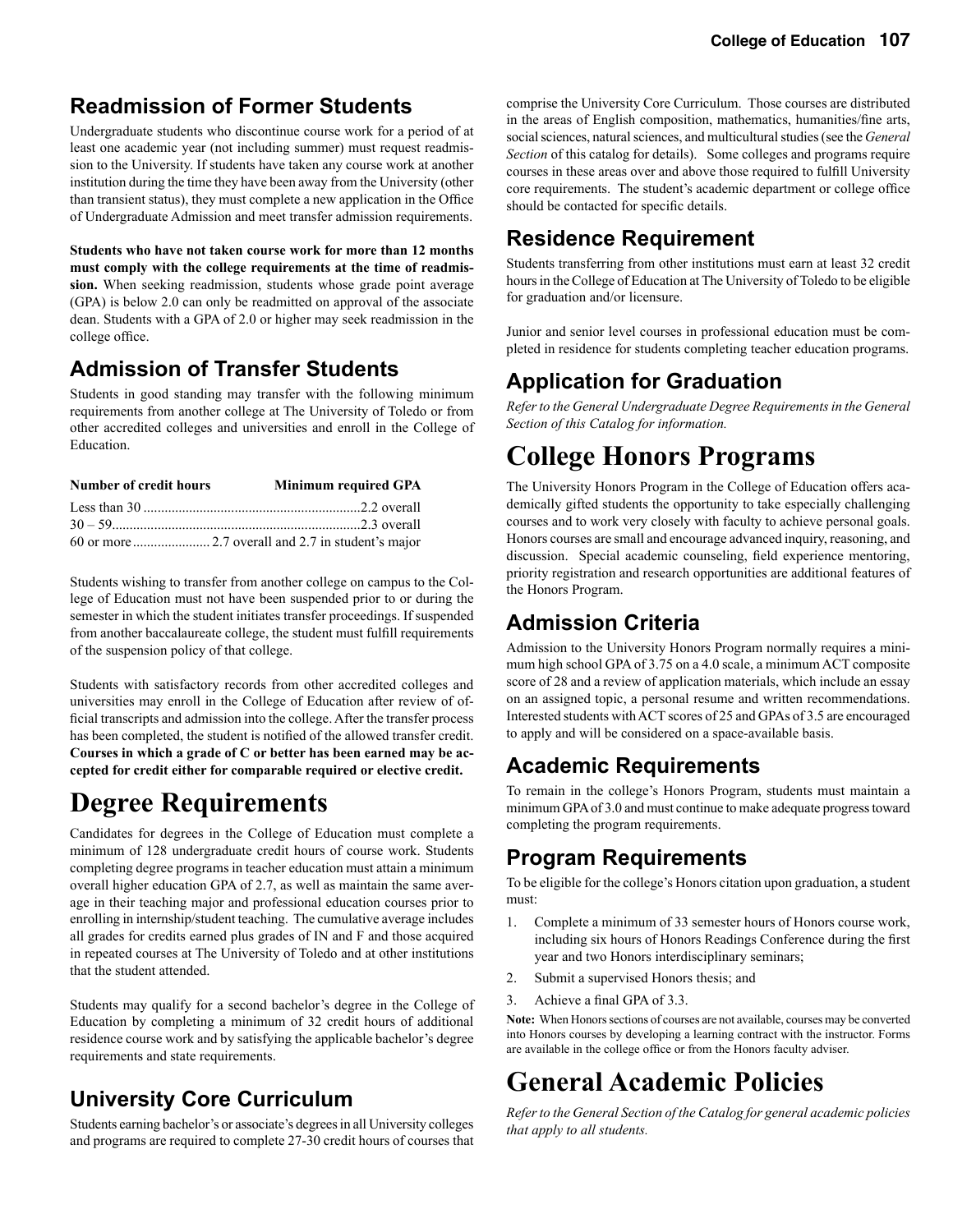## **GPA Recalculation**

The College of Education will permit a maximum total of 12 credit hours of C-, D+, D- and/or F to be deleted. In order to have a grade deleted, a student needs to have retaken the course and achieved a grade of C or higher.

## **Academic Suspension**

Suspended students are dropped from The University of Toledo for a period of at least one semester. Refer to the General Section of the Catalog for the University policy on suspension.

Once the suspension is served, the student desiring readmission to the college must appeal in writing to the department chair at least three weeks prior to registration for the semester in which attendance is desired. Suspended students who are granted readmission must maintain the designated GPA for each semester thereafter. Students failing to meet these conditions are subject to academic dismissal. The dean's decision on dismissal is final.

A student suspended twice from the college will not be permitted to enroll in classes at the University for one full calendar year from the date of second suspension.

**Note:** Students are required to remove incomplete grades during suspension periods.

## **Dismissal**

Dismissed students are not eligible for readmission to the College of Education. A student may be dismissed for:

- 1. failure to meet the conditions of readmission after suspension from the College of Education.
- 2. demonstrating patterns of behavior that are inappropriate for students preparing for educational roles or for failing to meet the morals standard as defined by the state of Ohio.

Regulations for probation, suspension and dismissal apply to both full-time and part-time students. In all matters, the dean's decision is final.

## **Academic Honesty**

*See the General Section of this Catalog for the specific policy.*

## **Academic Grievances: Due Process**

Students have the responsibility and right to call to the attention of a professor any grade that the student believes to be in error. Such attention must follow the procedure described. **This procedure must be initiated within 60 days of the posting of the grade report.**

- 1. The student meets with the instructor to attempt to resolve the problem.
- 2. If the procedure in Step 1 does not resolve the problem, the student may request intercession by the department chair. The chair attempts to resolve the problem, but the chair may not unilaterally change the grade.
- 3. Should the problem not be resolved at the department level, the student may appeal in writing to the associate dean. This written document must specifically state the reasons for the appeal and the desired outcome. The student must meet with the associate dean to review and discuss the problem, but a decision will not be rendered here.
- 4. If the student wishes to continue the appeal, the written appeal will be submitted to the Academic Affairs Committee.
- 5. The Academic Affairs Committee will appoint an Appeals Subcommittee that will collect all data related to the appeal, in writing, and will interview the student and/or instructor, if necessary, to make recommendation to the associate dean. All proceedings and deliberations of the committee will remain in confidence.
- 6. The Appeals Subcommittee will inform the chair of the college Academic Affairs Committee of the recommendation.
- 7. The dean will make the final decision and will be responsible for informing all appropriate parties.
- 8. A further appeal can be taken by the faculty member or student to the University Academic Appeals Committee.

Students who seek recourse for allegations relative to academic problems should consult the following sources: *University Policies and Procedures Manual, Student Handbook* and *The Student Teacher Handbook*. Graduate students should refer to the grievance policy of the Graduate School.

# **Teacher Education Programs**

## **Degree and Licensure Requirements**

Candidates for the bachelor of education degree in any of the professional education programs must complete a minimum of 128 credit hours of course work with a minimum cumulative GPA of 2.7 on a 4.0 scale. Students also must maintain a cumulative GPA of 2.7 or better in all professional education courses and in all teaching fields. The cumulative average includes all grades for credits earned plus grades of IN and F and those acquired in repeated courses at The University of Toledo and at other institutions that the student attended.

Undergraduate programs in the College of Education meet all University of Toledo requirements for the bachelor's degree. Some meet requirements for both the B.Ed. and the B.A. or B.S. degree. They also meet all state of Ohio, national professional association and NCATE standards for program accreditation and initial professional licensure. Programs vary in length from a minimum of 128 hours (4 years) to 217 hours (5  $\frac{1}{2}$ ) years) as follows:

#### **Minimum Credit Equivalent Hours Years DUAL DEGREE ONLY**

| Adolescent & Young Adult Education |         |       |
|------------------------------------|---------|-------|
| Integrated Language Arts           | 151-161 | 4 1/2 |
| <b>Integrated Mathematics</b>      | 145-155 | 41/2  |
| <b>Integrated Social Studies</b>   | 158-167 | 4 1/2 |

#### **DUAL OR SINGLE DEGREE**

| <b>Dual Degree Option</b>  |         |            |
|----------------------------|---------|------------|
| Middle Childhood Education | 153-178 | $5 - 51/2$ |
| Multi-Age Education:       |         |            |
| Foreign Languages (French, |         |            |
| German or Spanish)         | 151     | 41/2       |
| <b>Health Education</b>    | $148+$  | 5          |
| Physical Education         | $148+$  |            |

Science (9 options) 184-220 5-5 1/2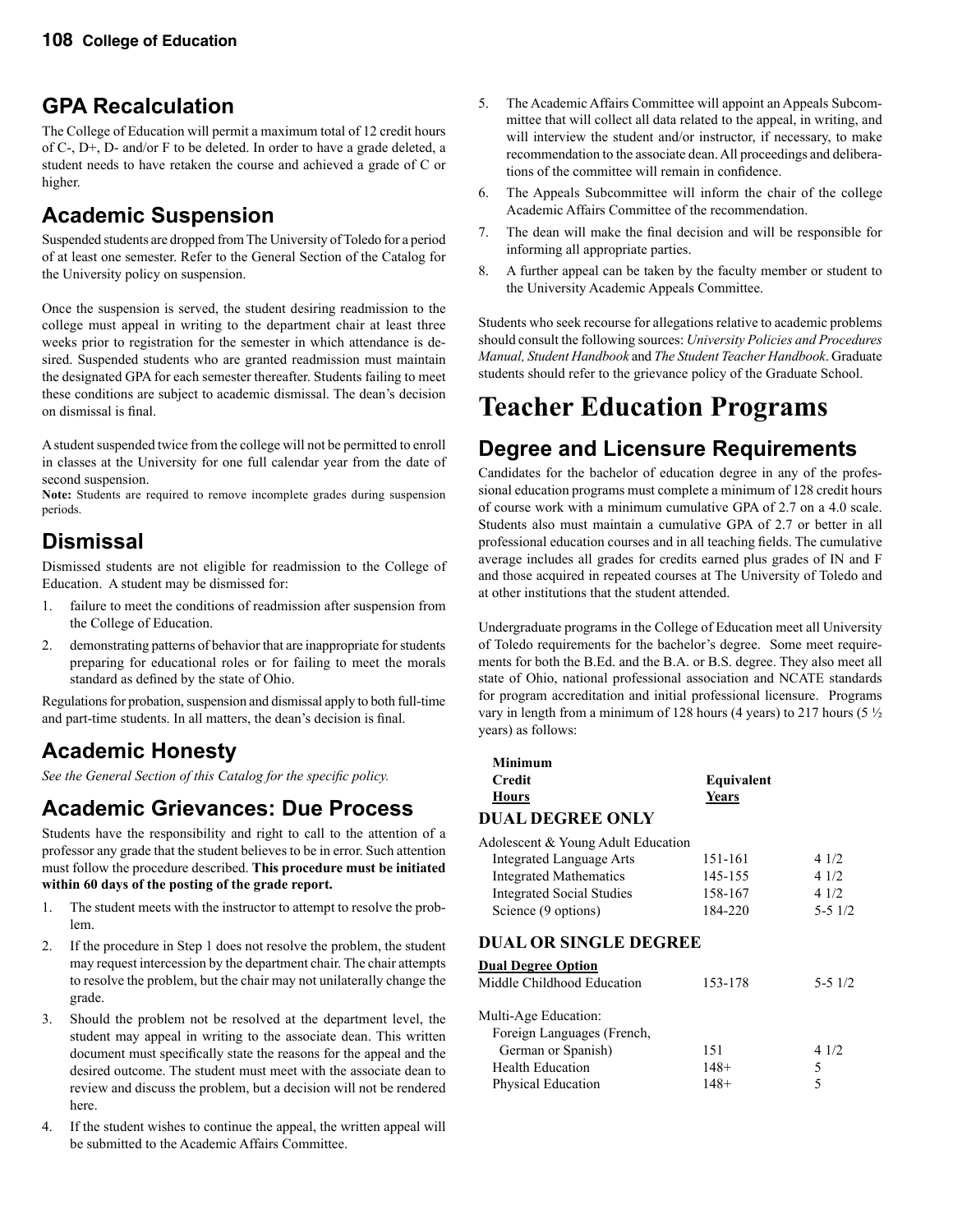| <b>Single Degree Option</b>           |         |          |
|---------------------------------------|---------|----------|
| Middle Childhood Education            | 144-162 | $41/2-5$ |
| Multi-Age Education:                  |         |          |
| Foreign Languages (French,            |         |          |
| German or Spanish)                    | 131     | 4        |
| <b>Health Education</b>               | 128     | 4        |
| Physical Education                    | 128     | 4        |
| Special Educ. Intervention Specialist | 136-151 | $4 - 5$  |
| <b>SINGLE DEGREE ONLY</b>             |         |          |
| Early Childhood Education             | $132*$  | 41/2     |
| Multi-Age Education:                  |         |          |
| <b>Music Education</b>                | 140     | 4 1/2    |
| Visual Arts Education                 | 134     | 4        |

\* Students who satisfy one of the two multicultural requirements with one course that simultaneously fulfills a second area of the core will graduate with 129 hours.

Students who successfully complete all college degree requirements, student teaching/internship and licensure exams will be recommended for a two-year provisional teaching license in Ohio. For additional information on licensure requirements, students should inquire in the college.

The above policy reflects not only college action but also the requirements of NCATE. **In addition, the State of Ohio requires students to submit fingerprinting cards to the Bureau of Criminal Investigation before a professional license will be issued.**

## **Criteria and Procedures for Admission to Professional Education**

To be eligible for advanced professional admission to a teacher licensure program, a student must demonstrate:

1. Current enrollment in the College of Education;

**Note**: Students should apply for admission to professional education no later than the fifth semester of full-time enrollment. Students in the respective licensure programs should apply while enrolled in the following respective courses:

| <b>Early Childhood Education</b> | CIEC 3200 Philosophy and |
|----------------------------------|--------------------------|
|                                  | Practices                |

 (Interviews and fingerprint packets will be completed during the semester in this course.)

| <b>Special Education</b>                                | SPED 4240 Teaching Reading &<br>Literacy: Special Needs |
|---------------------------------------------------------|---------------------------------------------------------|
| <b>Middle Childhood Education</b>                       | CI 3240 Best Practices in Middle<br>Level Education     |
| <b>Adolescent &amp; Young Adult</b><br><b>Education</b> | $CI$ 3900 $A&YA$ Linking<br>Seminar <sub>3</sub>        |
| <b>Visual Art Education, Music</b><br><b>Education</b>  | EDP 3200 Applied Psychology<br>for Teaching             |
| <b>Physical Education</b>                               | PED 2950 Intro to Teaching PE                           |
| <b>Health Education</b>                                 | <b>HEAL 2900 Linking Seminar</b>                        |
| <b>Foreign Languages Education</b>                      | CI 2980 Foreign Language<br>Linking Seminar 2           |

#### **Career and Technical Education** *See program director*

2. Completion of a minimum of 48 credit hours of approved course work, including required Linking Seminars and 12 hours in residence;

- 3. Cumulative GPA (for transfer students, a higher education GPA) of at least 2.7;
- 4. Mastery of reading, writing, and mathematics skills evidenced by minimum scores on PRAXIS I skills tests as follows:

| WRITTEN     | <b>COMPUTER ADAPTED</b> |     |
|-------------|-------------------------|-----|
| Mathematics | 172                     | 172 |
| Reading     | 172                     | 172 |
| Writing     | 172                     | 172 |

 **Note**: PRAXIS I should be taken no later than the student's third semester of full-time enrollment.

- 5. Acceptable progress in Arts and Science licensure content courses or published criteria;
- 6. Prior experience with appropriate populations in schools and agencies based on satisfactory completion of introductory courses/seminars, letters of support and/or portfolios;
- 7. Effective communication and interpersonal skills based on early experiences, introductory course/seminar(s), ratings from professionals in the field, and/or interview ratings;
- 8. Verification of good moral character as stipulated by the State of Ohio. **Students will not be allowed to continue in a teacher education major nor participate in a field experience if they have pleaded guilty to, have been found guilty of, or have been convicted of the following: any felony; any violation of section 2907.07 of the Revised Code; any offense as defined in section 2901.01 of the Revised Code; any offense as defined in section 2913.01 of the Revised Code; or any drug abuse offense as defined in section 2905.01 of the Revised Code that is not a minor misdemeanor; or any substantively comparable ordinance of a municipal corporation or of another state.** Students in teacher education licensure programs who are negatively affected by the State of Ohio laws as stated in the Revised Code should contact the associate dean for undergraduate studies and accreditation for assistance; and
- 9. Completion of additional published program admission criteria, if any.

Each licensure program will determine those eligible for advanced professional admission. Students will apply for and be notified of admission to professional education after a minimum of 48-64 credit hours of completed program course work. Students not admitted may reapply when identified deficiencies have been corrected.

**IMPORTANT:** Each undergraduate licensure program will establish a set of guidelines and procedures that students seeking admission to professional education will follow. Students should contact the department chair, adviser or department secretary for assistance.

## **Academic Requirements**

Students must maintain the required GPA (as outlined in the admission criteria) and complete satisfactorily the professional education courses and field experiences with a grade of C or above in each in order to maintain full admission status.

## **Students with Transfer Credit**

Transfer students are required to complete all course work at The University of Toledo with a minimum of a 2.7 GPA overall, in professional education, and in all teaching fields. In addition, they must meet all requirements for admission to the professional education programs as outlined above. The GPA standards are for The University of Toledo course work as well as for all other college course work attempted.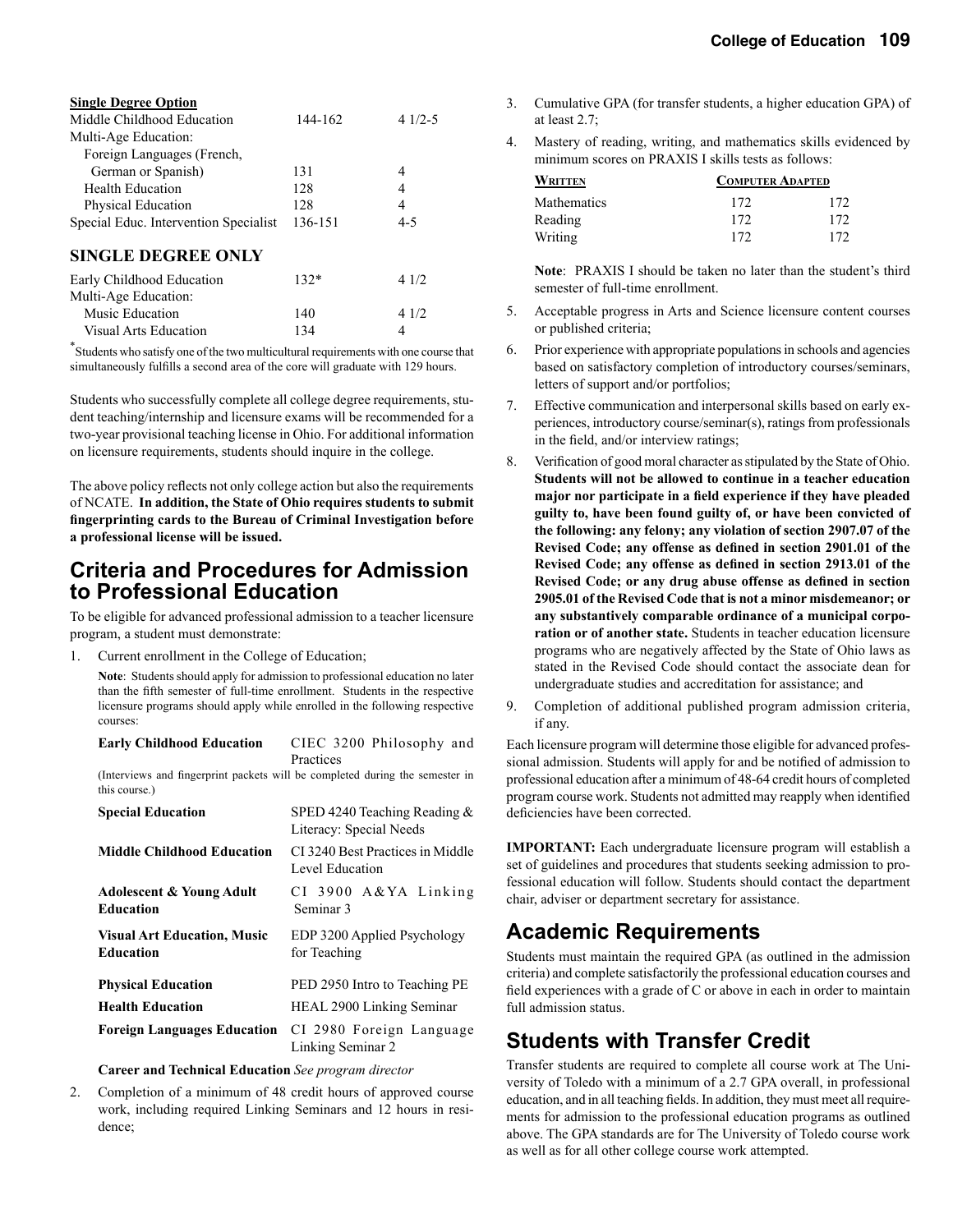Transfer students must complete a minimum of 12 credit hours at The University of Toledo and must complete a total of at least 48 credit hours of course work before applying for admission to professional education. Students are responsible for initiating this application.

## **Field/Clinical Experiences**

Students who intend to be teachers can expect to spend extensive amounts of time in schools and community agencies as they progress through required professional courses and internship experiences. Introductory courses and exploratory seminars offered to students in the preteacher education program may include field experiences. Students may be required to assemble portfolio evidence of experience as they progress through their program. Students must submit to a background check and fingerprinting.

## **Student Teaching/Internship Requirements**

To qualify for an assignment in student teaching/internship, a student must satisfy the following requirements:

- 1. Full admission to professional education;
- 2. Completion of a minimum of 100 credit hours;
- 3. Completion of 90 percent of the course work in the major area(s) of study;
- 4. Completion of all required prerequisite professional education courses including methods course(s) and satisfactory completion of all field experiences;
- 5. 2.7 GPA in major(s)/licensure area(s), professional education, University of Toledo GPA and overall as determined by the overall higher education GPA; and
- 6. Must meet Ohio's good moral character requirement.

## **Admission to Student Teaching/Internships**

Admission to student teaching/internships will be determined by program faculty in cooperation with the college Office of Student Field Experiences. Students submit applications for student teaching/internships to the Office of Student Field Experience. Applications must be submitted one year in advance.

Each student's credentials are reviewed and a preliminary recommendation is made. Final approval will not be granted until all course work and grades are reviewed during the semester immediately preceding the internship. A student must meet all minimum criteria and be approved by the departmental committee in order to begin student teaching/internship.

## **Student Teaching/Internship Assignments**

The staff of Student Field Experiences makes the assignment in keeping with the best learning situation for the individual student. Student teaching/internship is not offered in the summer, because it is not possible for students to complete the equivalent requirement.

## **Licensure Licensure Tests**

All students completing a teacher education licensure program are required to complete a series of licensure tests. These tests are required by the Ohio State Department of Education and NCATE. The required tests are listed below.

**1. Preprofessional Skills Test (Praxis I).** Students are required to take the Praxis I and successfully pass all sections prior to full admission

to professional education. It is recommended that this test be taken between completion of 32 and 64 credit hours of course work, either at a designated on-campus site or at a local testing center. Students are responsible for all test fees. Students may be permitted to retake one or more sections of the test and must pay all fees. Before retaking a test, a student should consult with an academic adviser for remedial assistance.

- **2. Praxis II.** The state of Ohio has adopted a series of licensure tests that all teacher education students must satisfactorily complete in order to be recommended for licensure. Tests are required in professional education and the subject content area(s). Students are required to register for these exams and to pay all testing fees. Information about tests, testing dates and location, test preparation and passing scores may be found in the department offices and in the college office.
- **3. Other** assessment instruments will be used throughout the program to assess students and also to provide information on the quality of the program.

## **Recommendation for Licensure**

Licensure to teach in the fields selected is made only upon the recommendation of the dean of the College of Education. The dean will recommend licensure to the Ohio State Department of Education only in the teaching fields in which the student meets all requirements as defined in this Catalog.

## **Academic Program Requirements**

The following program descriptions provide a general outline of each major program. **Program check-sheets are available in the College of Education office and provide specific individual course requirements and options for each major.** Students should use the appropriate check-sheet to keep a record of completion of the respective program requirements.

For all single degree programs, the student must complete 128-161 total hours. With dual degree programs, all students must complete 148-217 total hours. Students should see an adviser for additional information on specific program requirements.

## **Early Childhood Education**

The early childhood education programs prepare students to work with children who are typically developing, at-risk, gifted, and mild-moderate special needs infants, toddlers, preschoolers, kindergartners and primary students in a variety of settings (ages 3-8/grades PreK-3).

### **University Core and General Education: 36 hours minimum**

## **Preprofessional Education: 11 hours**

(must be completed prior to making application for professional standing)

| <b>CIEC</b> | 1900 |                                               |  |
|-------------|------|-----------------------------------------------|--|
|             |      | (must be taken concurrently with A&S course)  |  |
| <b>CIEC</b> | 2900 |                                               |  |
|             |      | (must be taken concurrently with A&S course)  |  |
| <b>CIET</b> | 2020 |                                               |  |
|             |      | The following courses are taken concurrently: |  |
| <b>CIEC</b> | 3200 |                                               |  |
| <b>EDP</b>  | 3210 |                                               |  |
| <b>SPED</b> | 3220 | Early Childhood Develop: Atypical 1           |  |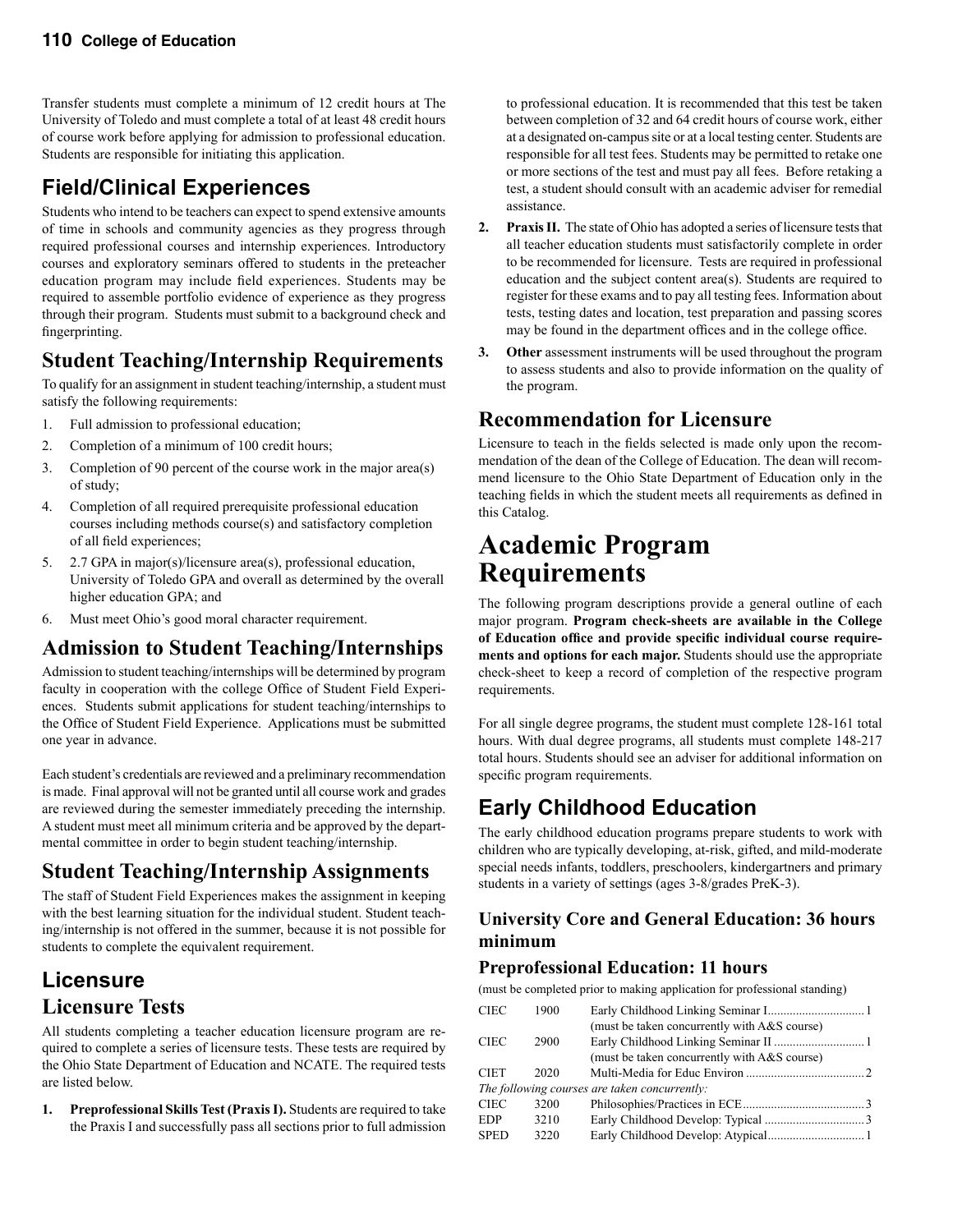#### **Cognate Courses: 9 hours**

(Must be completed before the final three semesters of program - professional standing not required.)

| <b>MED</b> | $3030**$ |  |
|------------|----------|--|
| AED        | 3100     |  |
| <b>PED</b> | 2450     |  |
| HEAL       | 3100     |  |
|            |          |  |

\*\*Has a prerequisite of MUS 2200 or comparable experience.

#### **Professional Education Courses: 18 hours (Professional Standing required)**

| <b>CIEC</b> | 4350 |                                                           |  |
|-------------|------|-----------------------------------------------------------|--|
|             |      | (includes 24 hours of field experience)                   |  |
| CI.         | 3430 |                                                           |  |
| CI.         | 3460 |                                                           |  |
| CI.         | 4510 |                                                           |  |
|             |      | Additional reading courses (course number and title to be |  |
| determined) |      |                                                           |  |

#### **Liberal Arts Foundation: 17 hours**

All courses in this area must be in Arts and Sciences.

### **Cohort Semesters: 42 hours (final 3 semesters in the program)**

Professional standing required - Students must register for all courses listed under each cohort semester.

#### **Cohort Semester 1: 10 hours**

| CIEC.       | 3350 |  |
|-------------|------|--|
| <b>CIEC</b> | 3380 |  |
| CIEC.       | 3390 |  |
| TSOC        | 3000 |  |

#### **Cohort Semester 2: 16 hours**

| CIEC.       | 4070 |  |
|-------------|------|--|
| CIEC.       | 4480 |  |
| CIEC.       | 4490 |  |
| <b>SPED</b> | 4080 |  |

#### **Cohort Semester 3: 16 hours**

Total semester hours: 132

## **Special Education (Intervention Specialist)**

Programs in special education prepare pre-service baccalaureate students for initial teacher licensure as intervention specialists. These specialists work with students (K-12/ages 5-21) with mild/moderate or moderate/intensive educational needs. These include children and youth with specific learning disabilities, mental retardation, autism, physical and health impairments, attention deficit and hyperactivity disorders, emotional disturbance, and communication and language difficulties. Graduates may also be prepared to work with students (PreK-12/ages 3-21) with vision impairment. Preparation for Early Intervention Special Education and Adult Services occur at the graduate level. Majors in this program are prepared to teach in a variety of settings where services are provided to students requiring specialized interventions to experience success in the education environment.

## **University Core and General Education: 30 hours minimum**

#### **Additional Requirements: 42 hours**

|               |          | Foreign Language (must take one area – Sign Language accepted) 14 |  |
|---------------|----------|-------------------------------------------------------------------|--|
|               |          |                                                                   |  |
|               |          |                                                                   |  |
|               | AED 4140 |                                                                   |  |
| BIOL          | 2020     |                                                                   |  |
| $CI$ and $CI$ | 3430     |                                                                   |  |
| HEAL          | 4400     |                                                                   |  |
|               |          |                                                                   |  |

#### **Preprofessional Education: 12 hours**

(Must be completed prior to submitting an application for professional standing.)

| <b>CIET</b> | 2020 |                                                                          |  |
|-------------|------|--------------------------------------------------------------------------|--|
| <b>SPED</b> | 2040 |                                                                          |  |
| <b>SPED</b> | 2910 |                                                                          |  |
| <b>SPED</b> | 3130 |                                                                          |  |
| <b>SPED</b> | 4240 |                                                                          |  |
|             |      | (Application for professional education standing occurs in this course.) |  |

Must complete PRAXIS I exam and receive a minimum score required by the College of Education of 172 in each test area and complete 48 hours with a 2.7

#### **Professional Education: 38 hours**

GPA or higher.

| <b>EDP</b>  | 3280 |                                                                      |  |
|-------------|------|----------------------------------------------------------------------|--|
| <b>EDP</b>  | 3290 |                                                                      |  |
| <b>SPED</b> | 4060 | Specialized Intervention in Infancy $\&$                             |  |
|             |      |                                                                      |  |
| <b>SPED</b> | 4110 |                                                                      |  |
| <b>SPED</b> | 4250 |                                                                      |  |
| <b>SPED</b> | 4260 |                                                                      |  |
| <b>SPED</b> | 4340 |                                                                      |  |
| TSOC        | 3000 |                                                                      |  |
|             |      | — <u>1905. i is de la constantina de la constantina de la consta</u> |  |

#### **Final Semester/Senior Year (concurrent enrollment):**

| SPED | 4930 |  |
|------|------|--|
| SPED | 4600 |  |

### **Options: Select one of the following:**

#### **Mild-Moderate Intervention Specialist: 11 hours**

|             |      | mna-moacrate mtcrvcntron opcelanot. 11 noaro         |  |
|-------------|------|------------------------------------------------------|--|
| СI          | 4000 |                                                      |  |
| СI          | 4010 |                                                      |  |
| <b>SPED</b> | 4100 |                                                      |  |
| <b>SPED</b> | 4370 |                                                      |  |
|             |      | Moderate-Intensive Intervention Specialist: 13 hours |  |
| <b>SLP</b>  | 4440 |                                                      |  |
| <b>SPED</b> | 3670 |                                                      |  |
| SPED        | 4120 | Teaching Students with Intensive                     |  |
|             |      |                                                      |  |
| SPED        | 4130 |                                                      |  |
|             |      | Vision Intervention Specialist: 26 hours             |  |
| СI          | 4000 |                                                      |  |
| СI          | 4010 |                                                      |  |
| <b>SPED</b> | 3850 |                                                      |  |
| <b>SPED</b> | 3860 |                                                      |  |
| SPED        | 4100 |                                                      |  |
| <b>SPED</b> | 4800 |                                                      |  |
| <b>SPED</b> | 4810 |                                                      |  |
| <b>SPED</b> | 4870 | Education of the Blind and Visually Impaired3        |  |
| <b>SPED</b> | 4880 |                                                      |  |
|             |      |                                                      |  |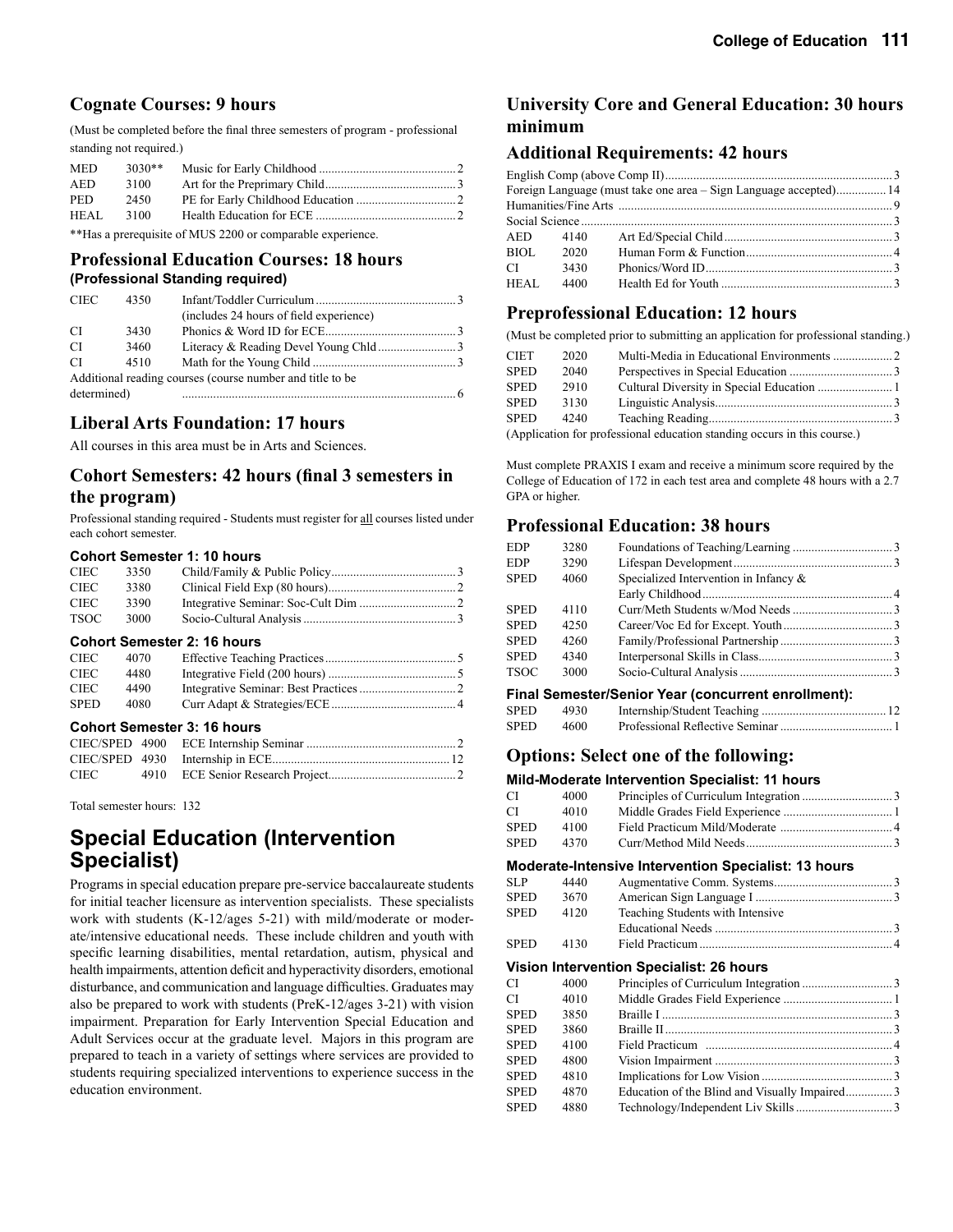## **School Speech-Language Pathology**

Licensure in speech-language pathology requires completion of a master's degree, both for school and clinical practice. The undergraduate program provides a significant portion of the total baccalaureate-master's preparation program. Students interested in this program should consult the department chair or undergraduate dean in the College of Health and Human Services.

## **Middle Childhood Education**

The middle childhood education program prepares students to teach elementary middle grade students, middle school students, and junior high students in two licensure areas to be chosen from among the following: Reading and Language Arts, Mathematics, Social Studies, and/or Science (ages 8-14/grades 4-9).

## **Single Degree: B.Ed.**

### **University Core and General Education: 27 hours minimum**

### **Preprofessional Education: 13 hours**

| CI          | 1900 |                                                       |
|-------------|------|-------------------------------------------------------|
| <b>CIET</b> | 2020 |                                                       |
|             |      |                                                       |
| CI          | 2930 | Linking Seminar: Arts & Science / Math                |
| CI.         | 2940 | Linking Seminar: Arts & Science / Science             |
| -CI         | 2950 | Linking Seminar: Arts & Science / Social Studies      |
| CI.         | 2960 | Linking Seminar: Arts & Science / Reading - Lang Arts |
|             |      |                                                       |
| CI          | 3240 |                                                       |
| CI.         | 3440 |                                                       |
| HEAL        | 4400 |                                                       |

### **Professional Education: 51 hours**

Select the **two** methods courses that correspond to your licensure areas from the list below:

| AED/MED 4230 |      |                                      |  |
|--------------|------|--------------------------------------|--|
| CI           | 4000 |                                      |  |
| CI           | 4010 |                                      |  |
| CI           | 4250 | Methods/Middle Grades/Math           |  |
| CI           | 4260 |                                      |  |
| CI           | 4270 | Methods/Middle Grades/Social Studies |  |
| CI           | 4280 |                                      |  |
|              |      | (CI 4290 is a corequisite)           |  |
| CI           | 4290 |                                      |  |
| CI           | 4400 |                                      |  |
| CI           | 4490 |                                      |  |
| CI           | 4930 |                                      |  |
| CI           | 4990 |                                      |  |
| <b>CMHS</b>  | 4580 |                                      |  |
| <b>EDP</b>   | 3240 |                                      |  |
| <b>SPED</b>  | 4030 |                                      |  |
| <b>TSOC</b>  | 3000 |                                      |  |
|              |      |                                      |  |

#### **Licensure Areas: Select two**

Students will concentrate in two licensure areas and will complete course work in each area. Up to 4 hours can also be used to fulfill the core curriculum from each concentration area.

#### **Mathematics: 26 hours**

|           | MATH 1830 Calculus I for Educators or                                                                          |  |
|-----------|----------------------------------------------------------------------------------------------------------------|--|
| MATH 1850 | Calculus I and the calculus of the calculus of the calculus of the calculus of the calculus of the calculus of |  |
| MATH 1840 | Calculus II for Educators or                                                                                   |  |
| MATH 1860 | Calculus II. 4                                                                                                 |  |
|           |                                                                                                                |  |

| <b>MATH</b> | 2600 |                                     |  |
|-------------|------|-------------------------------------|--|
| <b>MATH</b> | 2620 |                                     |  |
| MATH        | 3440 |                                     |  |
| MATH        | 3510 |                                     |  |
| MATH        | 3920 |                                     |  |
| СI          | 4550 |                                     |  |
|             |      | Reading and Language Arts: 33 hours |  |
| СI          | 4320 |                                     |  |
| СI          | 4360 |                                     |  |
| COMM        | 2000 |                                     |  |
| ENGL.       | 2010 |                                     |  |
| ENGL        | 3000 | Human Language or                   |  |
| ENGL.       | 3150 |                                     |  |
| ENGL.       | 3280 |                                     |  |
| ENGL        | 3600 |                                     |  |
| ENGL        | 3770 |                                     |  |
| ENGL        | 3980 |                                     |  |
| ENGL        | 4090 |                                     |  |
| ENGL        | 4340 |                                     |  |
|             |      |                                     |  |

## **Science: 29 hours minimum**

#### **Life Sciences**

| BIOL                | 1120                       |                                         |  |
|---------------------|----------------------------|-----------------------------------------|--|
| BIOL                | 1140                       |                                         |  |
| BIOL.               | 1150                       |                                         |  |
| BIOL                | 2010                       |                                         |  |
| BIOL                | 2150                       | Fundamentals of Life I: Diversity of    |  |
|                     |                            |                                         |  |
| BIOL                | 2160                       |                                         |  |
| BIOL                | 2170                       | Fundamentals of Life Science II: Cells, |  |
|                     |                            |                                         |  |
| BIOL                | 2180                       |                                         |  |
| EEES                | 1130                       |                                         |  |
| <b>EEES</b>         | 2150                       |                                         |  |
| EEES                | 2160                       |                                         |  |
| <b>EEES</b>         | 3050                       |                                         |  |
| Chemistry           |                            |                                         |  |
|                     |                            |                                         |  |
| CHEM                | 1100                       |                                         |  |
| <b>CHEM</b>         | 1150                       |                                         |  |
| CHEM                | 1210                       |                                         |  |
| CHEM                | 1230                       |                                         |  |
| <b>CHEM</b>         | 1260                       |                                         |  |
| <b>CHEM</b>         | 1280                       |                                         |  |
|                     |                            |                                         |  |
| <b>Physics</b>      |                            |                                         |  |
|                     |                            |                                         |  |
| NASC                | 1100                       |                                         |  |
| NASC<br><b>PHYS</b> | 1110<br>1750               |                                         |  |
|                     |                            |                                         |  |
|                     | <b>Earth/Space Science</b> |                                         |  |
|                     |                            |                                         |  |
| ASTR                | 1010                       |                                         |  |
| <b>EEES</b>         | 1010                       |                                         |  |
| <b>EEES</b>         | 1020                       |                                         |  |
| GEPL                | 3540                       |                                         |  |
|                     | <b>Science Electives</b>   |                                         |  |
|                     |                            |                                         |  |
| ASTR                | 2010                       |                                         |  |
| ASTR                | 2020                       |                                         |  |
| ASTR                | 2050                       |                                         |  |
| <b>ASTR</b>         | 4800                       |                                         |  |
| BIOL                | 1340                       |                                         |  |
| <b>EEES</b>         | 1030                       |                                         |  |
| <b>EEES</b>         | 1040                       |                                         |  |
| <b>EEES</b>         | 2400                       |                                         |  |
|                     |                            |                                         |  |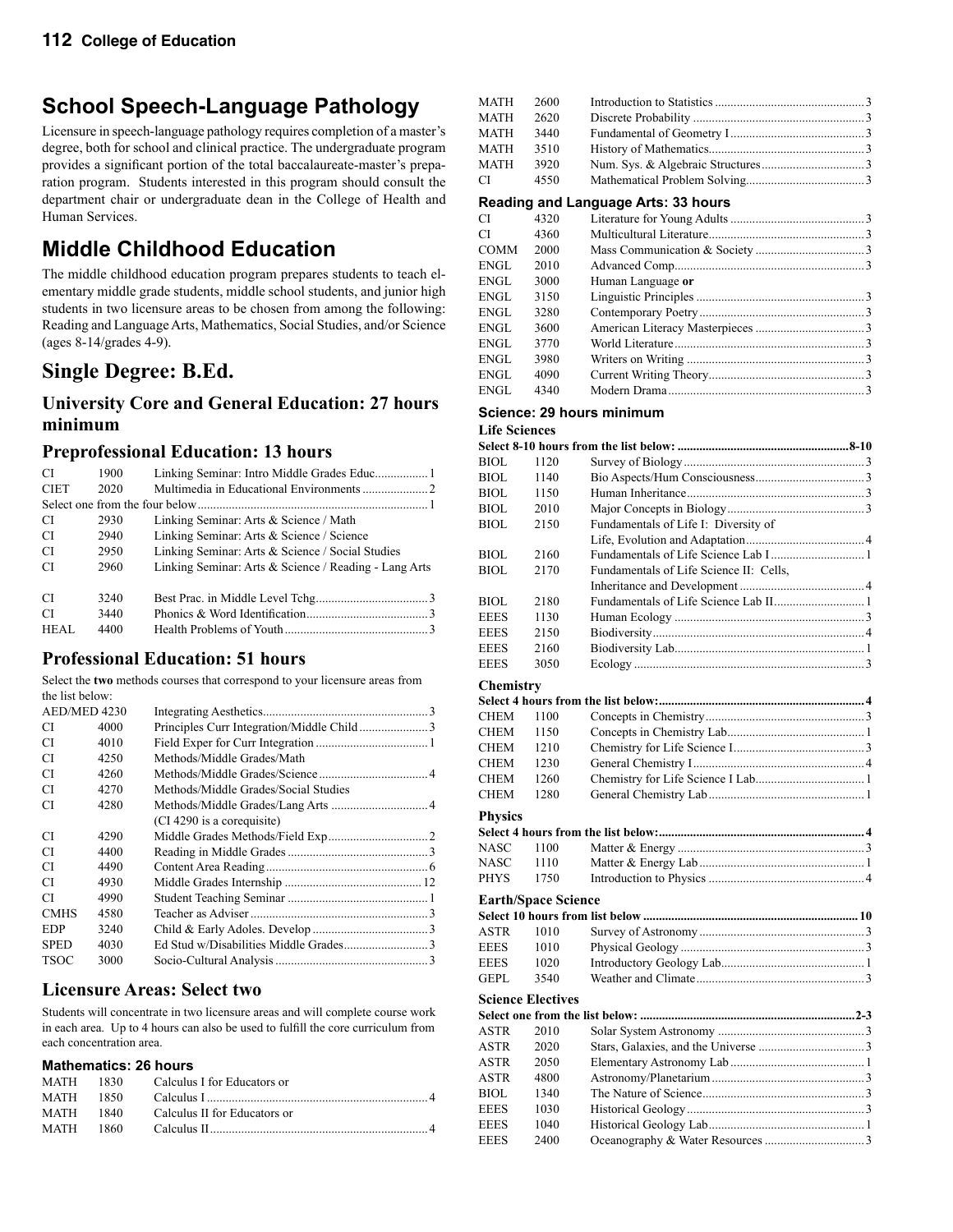| <b>EEES</b> | 3000 |  |
|-------------|------|--|
| GEPL        | 3610 |  |
| PHIL        | 3180 |  |
| PHIL        | 3310 |  |
| <b>PHYS</b> | 1050 |  |
| <b>PHYS</b> | 1300 |  |
| <b>PHYS</b> | 1310 |  |
| <b>PHYS</b> | 1320 |  |
| <b>PHYS</b> | 1330 |  |
| <b>PHYS</b> | 1340 |  |
| <b>SOC</b>  | 4580 |  |

#### **Social Studies: 27 hours**

| American Social History from 1850 to Present3 |
|-----------------------------------------------|
| American Labor and Working Class History 3    |
|                                               |
|                                               |
|                                               |
|                                               |
|                                               |
|                                               |
|                                               |
|                                               |
|                                               |

| <b>HIST</b>                | 3100 |                                                        |  |
|----------------------------|------|--------------------------------------------------------|--|
| <b>HIST</b>                | 3510 |                                                        |  |
| <b>HIST</b>                | 3530 |                                                        |  |
| <b>HIST</b>                | 4040 |                                                        |  |
| <b>HIST</b>                | 4060 |                                                        |  |
| <b>HIST</b>                | 4080 |                                                        |  |
| <b>HIST</b>                | 4090 |                                                        |  |
| <b>HIST</b>                | 4100 |                                                        |  |
| <b>HIST</b>                | 4150 |                                                        |  |
| <b>HIST</b>                | 4170 |                                                        |  |
| <b>HIST</b>                | 4620 |                                                        |  |
| <b>HIST</b>                | 4660 |                                                        |  |
| <b>HIST</b>                | 4760 | Colonial $&$ Imperialism in the 19th-20th Centuries  3 |  |
| <b>Non-Western Studies</b> |      |                                                        |  |
|                            |      |                                                        |  |

| GEPL        | 3120 |  |
|-------------|------|--|
| <b>GEPL</b> | 3220 |  |
| <b>GEPL</b> | 3300 |  |
| <b>HIST</b> | 4470 |  |
| <b>HIST</b> | 3550 |  |
| <b>HIST</b> | 3630 |  |
| <b>HIST</b> | 4720 |  |
| <b>HIST</b> | 4740 |  |
|             |      |  |

## **Dual Degree: B.Ed. and B.A.**

Students wishing to earn the bachelor of arts degree with a major in general studies may do so by completing all the requirements outlined above and, in addition, complete the following:

### **Additional General Education**

Students are required to complete **two** "Writing Across the Curriculum" courses, **at least one** of which must be completed within the **student's licensure areas***,* and **no more than one** may be taken to fulfill the **University core curriculum**. These courses are designated by the letters 'WAC' appearing after the course title in the Schedule of Classes, e.g., GEPL 2030 Cultural Geography - WAC.

Please visit your adviser in the College of Arts and Sciences; only he/she can approve the course work necessary to fulfill the requirements for the bachelor of arts degree.

## **Adolescent & Young Adult Education**

The adolescent program prepares students to teach junior high and high school students, grades 7-12, in a single academic area—Integrated Language Arts, Integrated Mathematics, Integrated Social Studies or one of nine science options.

All adolescent and young adult licensure programs are dual degree. They lead both to the bachelor of education degree and also to the appropriate bachelor of arts or bachelor of science degree:

- Integrated Language Arts B.Ed. and B.A., English with a concentration in general literature or writing
- Integrated Mathematics B.Ed. and B.A., mathematics
- Integrated Social Studies B.Ed. and B.A., history
- Sciences B. Ed. and B.S., biology, chemistry, geology or physics

### **University Core and General Education: 33 hours Additional General Education: 23-29 hours**

| Foreign Language | 1110         |  |
|------------------|--------------|--|
| For. Lang.       | 1120 or 1500 |  |
| Foreign Language | 2140         |  |
| Foreign Language | 2150         |  |
|                  |              |  |
|                  |              |  |
|                  |              |  |

### **WAC: 6 hours (Select two courses)**

Students are required to complete two "Writing Across the Curriculum" (WAC) courses. Courses vary from year-to-year and are listed on the College of Arts and Sciences Web site. Courses can also be selected in consultation with the Arts and Sciences adviser. One course **must** be from your content area and the other course either in content or out.

#### **Preprofessional Education: 5 hours**

- CI 1910 Linking Seminar I: Comm Skills in the Discipline .........1
- CI 2970 Linking Seminar II: School Environ/Phil of Teaching ....1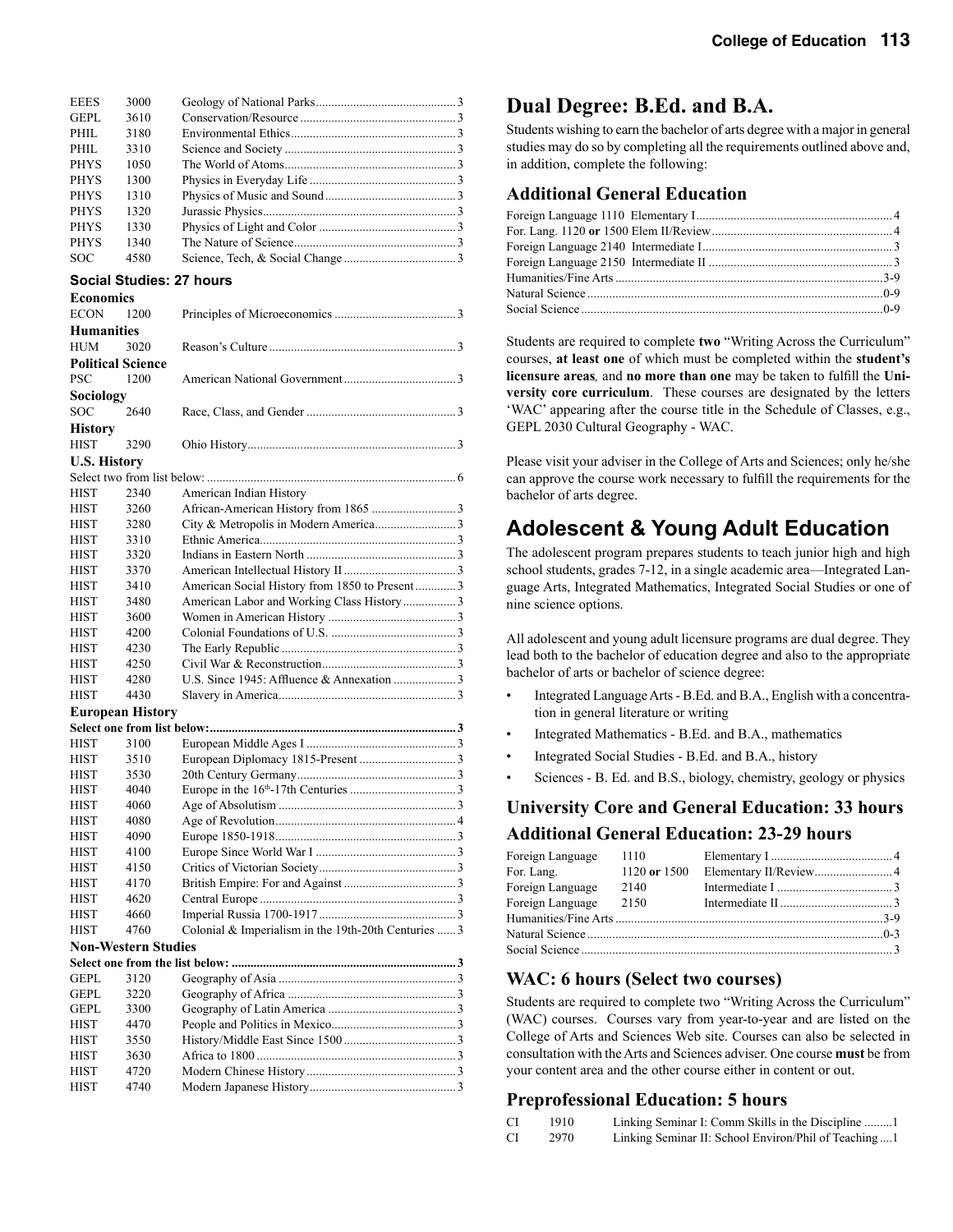## **114 College of Education**

| <sup>CI</sup> | 3900 | Linking Seminar III: Discip Content and                                          |
|---------------|------|----------------------------------------------------------------------------------|
|               |      | Sec Curriculum $\ldots$ . $\ldots$ . $\ldots$ . $\ldots$ . $\ldots$ . $\ldots$ . |
| <b>CIET</b>   | 2020 |                                                                                  |

## **Integrated Language Arts**

### **Professional Education: 46 hours**

| <b>CI</b>   | 3110 | Secondary Field Experience I (coreq. with CI 3240)  2 |  |
|-------------|------|-------------------------------------------------------|--|
| CI          | 3240 | Best Prac Mid Level Teaching for ADOL majors3         |  |
| CI          | 4130 |                                                       |  |
| CI          | 4150 |                                                       |  |
| CI          | 4190 | Secondary Field Experience II (coreq. with CI 4150)3  |  |
| CI          | 4320 |                                                       |  |
| CI          | 4440 |                                                       |  |
| CI          | 4490 |                                                       |  |
| CI          | 4910 |                                                       |  |
| CI          | 4930 |                                                       |  |
| <b>EDP</b>  | 3250 |                                                       |  |
| <b>SPED</b> | 4020 |                                                       |  |
| <b>TSOC</b> | 3000 |                                                       |  |
|             |      |                                                       |  |

### **Content Area with General Literature Concentration: 47-48 hours**

| ENGL                | 2010 |  |  |  |
|---------------------|------|--|--|--|
| ENGL                | 3150 |  |  |  |
| ENGL                | 3750 |  |  |  |
| ENGL                | 3770 |  |  |  |
| ENGL                | 3790 |  |  |  |
| ENGL                | 3810 |  |  |  |
| ENGL                | 4090 |  |  |  |
| ENGL                | 4100 |  |  |  |
| $ENGI. 4400 - 4460$ |      |  |  |  |
| $ENGI.4500 - 4540$  |      |  |  |  |
| $ENGI.4600 - 4680$  |      |  |  |  |
| $ENGL$ 4800 - 4860  |      |  |  |  |
| <b>COMM</b>         | 3830 |  |  |  |
| COMM -              | 4110 |  |  |  |
|                     |      |  |  |  |

## **Writing Concentration Option: 6 additional hours**

|--|

## **Integrated Mathematics**

## **Professional Education: 46 hours**

| CI          | 3110 | Secondary Field Experience I (coreq. with CI 3240)  2 |  |
|-------------|------|-------------------------------------------------------|--|
| CI          | 3240 | Best Prac Mid Level Teaching for ADOL majors3         |  |
| CI          | 4130 |                                                       |  |
| CI          | 4160 |                                                       |  |
| CI.         | 4190 | Secondary Field Experience II (coreq. with CI 4160)3  |  |
| CI          | 4490 |                                                       |  |
| CI          | 4550 |                                                       |  |
| CI.         | 4570 |                                                       |  |
| CI          | 4910 |                                                       |  |
| CI          | 4930 |                                                       |  |
| <b>EDP</b>  | 3250 |                                                       |  |
| <b>SPED</b> | 4020 |                                                       |  |
| <b>TSOC</b> | 3000 |                                                       |  |
|             |      |                                                       |  |

### **Mathematics Content: 41-42 hours**

| MATH 1780 |       |                              |
|-----------|-------|------------------------------|
| MATH      | 1840  | Calculus II for Educators or |
| MATH      | 1860. | Calculus II or               |
| MATH      | 1880. |                              |
| MATH 1890 |       |                              |

| MATH | 2850 | Elem Multivar Calc III or |  |
|------|------|---------------------------|--|
| MATH | 2880 |                           |  |
| MATH | 3190 |                           |  |
| MATH | 3200 |                           |  |
| MATH | 3320 | Intro Abstract Algebra or |  |
| MATH | 4330 |                           |  |
| MATH | 3440 |                           |  |
| MATH | 3450 |                           |  |
| MATH | 3510 |                           |  |
| MATH | 3610 | Statistical Methods or    |  |
| MATH | 4680 |                           |  |
| MATH | 3860 | Differential Equations or |  |
| MATH | 3880 |                           |  |
| MATH | 4300 | Linear Algebra I or       |  |
| MATH | 4350 |                           |  |
| MATH | 4380 |                           |  |
|      |      |                           |  |

NOTE: At least three mathematics courses must be taken at the 4000 level. At least one class must be taken with Maple or take MATH 1780 separately.

## **Integrated Social Studies**

### **Professional Education: 43 hours**

| СI          | 3110 | Secondary Field Experience I (coreq. with CI 3240)  2 |  |
|-------------|------|-------------------------------------------------------|--|
| СI          | 3240 | Best Prac Mid Level Teaching for ADOL majors3         |  |
| CI          | 4130 |                                                       |  |
| CI          | 4180 |                                                       |  |
| СI          | 4190 | Secondary Field Experience II (coreq. with CI 4180)3  |  |
| СI          | 4490 |                                                       |  |
| СI          | 4720 |                                                       |  |
| СI          | 4910 |                                                       |  |
| СI          | 4930 |                                                       |  |
| EDP         | 3250 |                                                       |  |
| <b>SPED</b> | 4020 |                                                       |  |
| TSOC        | 3000 |                                                       |  |
|             |      |                                                       |  |

### **Social Studies Content: 33 hours**

| HIST            | 2000 |  |
|-----------------|------|--|
| HIST            | 3780 |  |
| HIST            | 4680 |  |
| Select two:     |      |  |
| HIST            | 3260 |  |
| HIST            | 3280 |  |
| HIST            | 3290 |  |
| HIST            | 3310 |  |
| HIST            | 3410 |  |
| HIST            | 3600 |  |
| HIST            | 4200 |  |
| HIST            | 4230 |  |
| Select three:   |      |  |
| HIST            | 3100 |  |
| HIST            | 3530 |  |
| HIST            | 4040 |  |
| HIST            | 4080 |  |
| HIST            | 4090 |  |
| HIST            | 4100 |  |
| HIST            | 4150 |  |
| HIST            | 4170 |  |
| HIST            | 4500 |  |
| HIST            | 4510 |  |
| HIST            | 4620 |  |
| HIST            | 4760 |  |
| Select three: . |      |  |
| HIST            | 3210 |  |
| HIST            | 3550 |  |
| HIST            | 3630 |  |
| HIST            | 3640 |  |
|                 |      |  |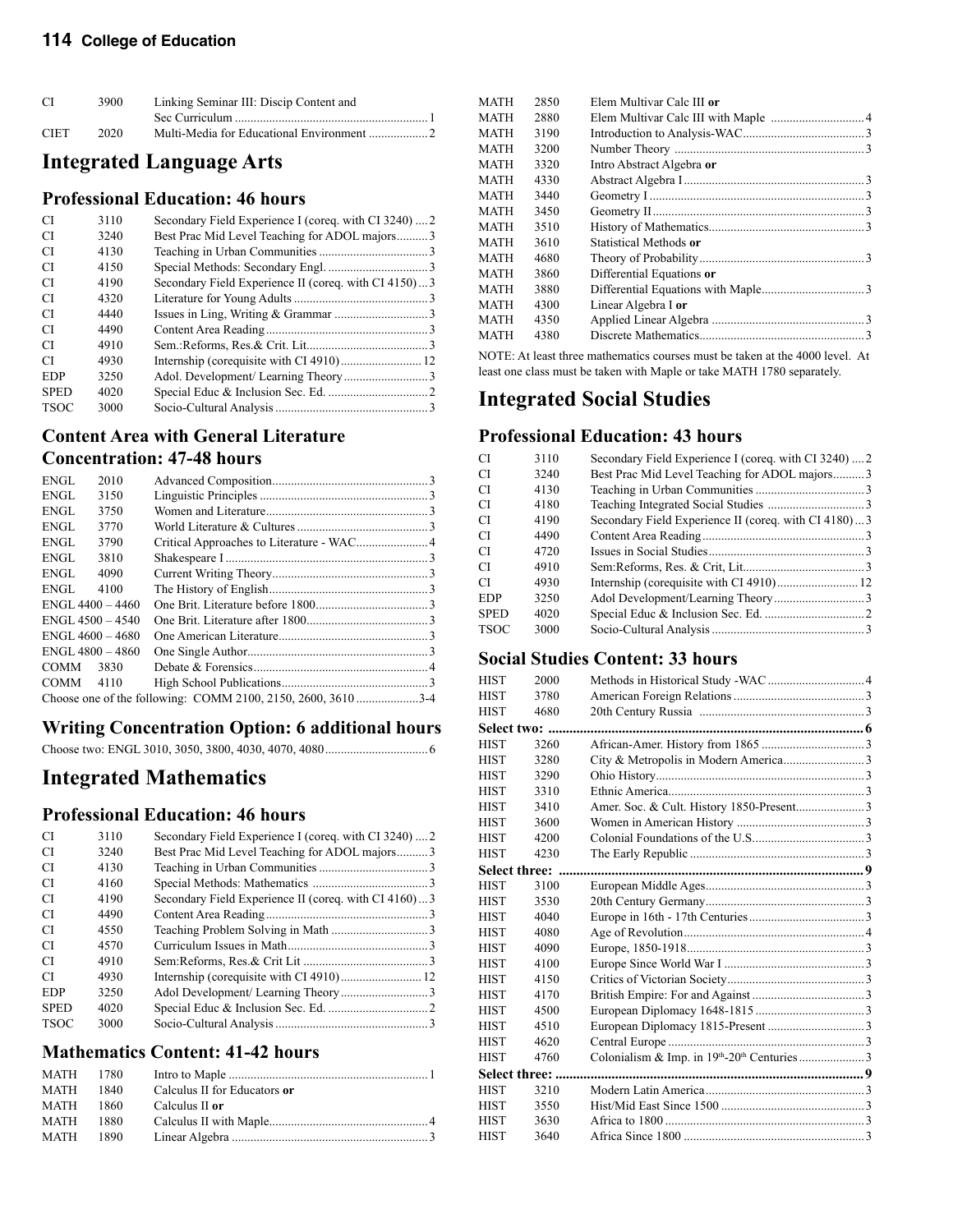| <b>HIST</b> | 4470 |  |
|-------------|------|--|
| <b>HIST</b> | 4720 |  |
| <b>HIST</b> | 4740 |  |

#### **Related Social Sciences Content: 24 hours**

| <b>ECON</b> | 1150 |                                   |  |
|-------------|------|-----------------------------------|--|
| <b>ECON</b> | 1200 |                                   |  |
| <b>PSC</b>  | 1200 |                                   |  |
| <b>PSC</b>  | 1710 | Current International Problems or |  |
| <b>PSC</b>  | 2620 |                                   |  |
| <b>PSC</b>  | 3250 | Public Opinion or                 |  |
| <b>PSC</b>  | 3420 |                                   |  |
|             |      |                                   |  |
|             |      |                                   |  |
|             |      |                                   |  |
|             |      | *** Select from 3000-4000 level   |  |

### **Sciences**

Students should select one option from the nine listed.

### **Professional Education: 43 hours**

| 3110 | Secondary Field Experience I (coreq. with CI 3240)2  |  |
|------|------------------------------------------------------|--|
| 3240 | Best Prac Mid Level Teaching for ADOL majors3        |  |
| 4130 |                                                      |  |
| 4170 |                                                      |  |
| 4190 | Secondary Field Experience II (coreq. with CI 4170)3 |  |
| 4490 |                                                      |  |
| 4680 |                                                      |  |
| 4910 |                                                      |  |
| 4930 |                                                      |  |
| 3250 |                                                      |  |
| 4020 |                                                      |  |
| 3000 |                                                      |  |
|      |                                                      |  |

## **Earth Science Education Option**

#### **Science Content**

|             | <b>Geology Content:</b> |                                                   |
|-------------|-------------------------|---------------------------------------------------|
| <b>EEES</b> | 1010                    |                                                   |
| <b>EEES</b> | 1020                    |                                                   |
| <b>EEES</b> | 2100                    |                                                   |
| <b>EEES</b> | 2210                    |                                                   |
| <b>EEES</b> | 2220                    |                                                   |
| <b>EEES</b> | 2500                    |                                                   |
| <b>EEES</b> | 3200                    |                                                   |
| <b>EEES</b> | 3320                    |                                                   |
| <b>EEES</b> | 4000                    |                                                   |
| <b>EEES</b> | 4010                    |                                                   |
| <b>EEES</b> | 4610                    |                                                   |
| <b>EEES</b> | 4650                    |                                                   |
| <b>EEES</b> | 4920                    |                                                   |
|             |                         |                                                   |
| <b>CHEM</b> | 1230                    |                                                   |
| <b>CHEM</b> | 1240                    |                                                   |
| <b>CHEM</b> | 1280                    |                                                   |
| <b>GEPL</b> | 2980                    |                                                   |
| GEPL        | 3540                    |                                                   |
| GEPL.       | 3550                    |                                                   |
| <b>PHYS</b> | 2070                    | General Physics I and                             |
| <b>PHYS</b> | 2080                    | General Physics II                                |
|             |                         | 0r                                                |
| <b>PHYS</b> | 2130                    | Physics for Science and Engineering majors I and  |
| <b>PHYS</b> | 2140                    | Physics for Science and Engineering majors II  10 |
| <b>MATH</b> | 1750                    | Math for Life Sciences I (core) and               |
| <b>MATH</b> | 1760                    | Math for Life Sciences II                         |
|             |                         | or                                                |
| <b>MATH</b> | 1830                    | Calculus I for Educators and                      |

| Calculus II for Educators   |  |
|-----------------------------|--|
| or                          |  |
| Calculus I (core) and       |  |
|                             |  |
|                             |  |
|                             |  |
|                             |  |
| Fund of Life Science Land   |  |
| Fund of Life Science Lab I  |  |
| or                          |  |
| Fund of Life Science II and |  |
|                             |  |

## **Life Science Education Option**

### **Science Content**

| <b>BIOL</b>                  | 2150 |                                                   |  |
|------------------------------|------|---------------------------------------------------|--|
| <b>BIOL</b>                  | 2160 |                                                   |  |
| <b>BIOL</b>                  | 2170 |                                                   |  |
| <b>BIOL</b>                  | 2180 |                                                   |  |
| <b>BIOL</b>                  | 3010 |                                                   |  |
| <b>BIOL</b>                  | 3030 |                                                   |  |
| <b>EEES</b>                  | 3050 |                                                   |  |
| <b>BIOL</b>                  | 3070 |                                                   |  |
| <b>BIOL</b>                  | 4700 | Biology Lit & Communications-WAC 3                |  |
| Select two of the following: |      |                                                   |  |
| <b>BIOL</b>                  |      | 3020, 3040, 4040, 4060, 4080, 4320, 4640,         |  |
|                              |      |                                                   |  |
| Select one of the following: |      |                                                   |  |
| <b>BIOL</b>                  | 3410 | Plant Physiology or                               |  |
| <b>BIOL</b>                  | 3420 |                                                   |  |
|                              |      | Select 9 hours of biology courses level 3000-4000 |  |
| BIOL                         |      |                                                   |  |
|                              |      | <b>Related Science/Math Content: 40-41 hours</b>  |  |
| <b>CHEM</b>                  | 1230 |                                                   |  |
| <b>CHEM</b>                  | 1240 |                                                   |  |
| <b>CHEM</b>                  | 1280 |                                                   |  |
| <b>CHEM</b>                  | 1290 |                                                   |  |
| <b>CHEM</b>                  | 2410 |                                                   |  |
| <b>CHEM</b>                  | 2420 |                                                   |  |
| <b>CHEM</b>                  | 2460 |                                                   |  |
| <b>CHEM</b>                  | 2470 | Organic Chem Lab II or                            |  |
| <b>CHEM</b>                  | 2490 |                                                   |  |
| <b>CHEM</b>                  | 3510 |                                                   |  |
| <b>PHYS</b>                  | 2070 | General Physics I and                             |  |
| <b>PHYS</b>                  | 2080 | General Physics II                                |  |
|                              |      | or                                                |  |
| <b>PHYS</b>                  | 2130 | Physics for Science and Engr. Majors I and        |  |
| <b>PHYS</b>                  | 2140 | Physics for Science and Engr. Majors II 10        |  |
| <b>MATH</b>                  | 1750 | Math for Life Sciences I (core) and               |  |
| <b>MATH</b>                  | 1760 | Math for Life Sciences II                         |  |
|                              |      | 0r                                                |  |
| <b>MATH</b>                  | 1830 | Calculus I for Educators and                      |  |
| <b>MATH</b>                  | 1840 | Calculus II for Educators                         |  |
|                              |      | <b>or</b>                                         |  |
| <b>MATH</b>                  | 1850 | Calculus I (core) and                             |  |
| <b>MATH</b>                  | 1860 |                                                   |  |
|                              |      | <b>Additional Science Content: 8 hours</b>        |  |
| ASTR                         | 1010 |                                                   |  |
| <b>ASTR</b>                  | 2050 |                                                   |  |
| <b>EEES</b>                  | 1010 |                                                   |  |
| <b>EEES</b>                  | 1020 |                                                   |  |
|                              |      |                                                   |  |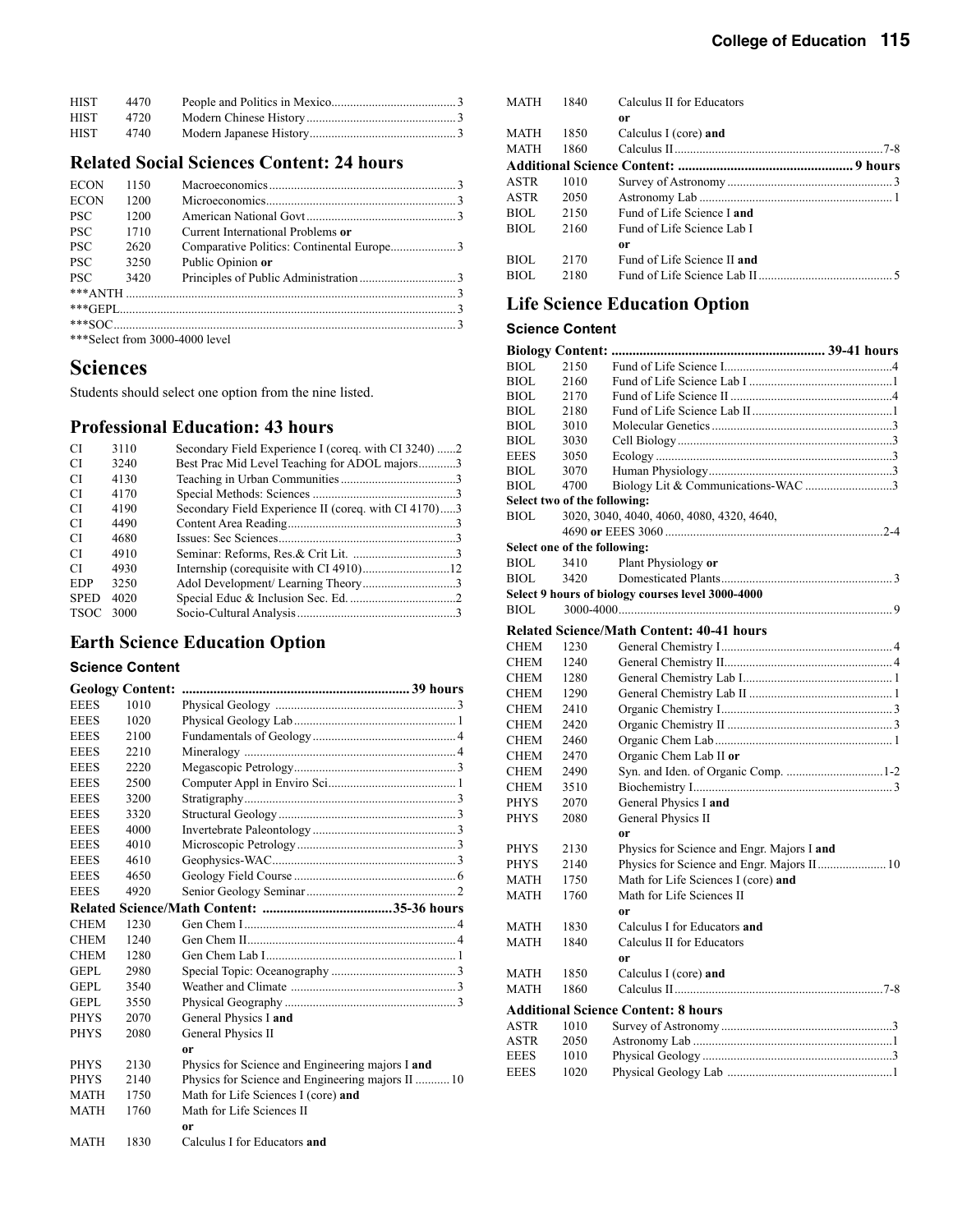## **Life Science/Chemistry Option**

#### **Science Content**

|             |                              | <b>Biology Content: 39-41 hours</b>                             |
|-------------|------------------------------|-----------------------------------------------------------------|
| <b>BIOL</b> | 2150                         |                                                                 |
| <b>BIOL</b> | 2160                         |                                                                 |
| <b>BIOL</b> | 2170                         |                                                                 |
| BIOL        | 2180                         |                                                                 |
| <b>BIOL</b> | 3010                         |                                                                 |
| <b>BIOL</b> | 3030                         |                                                                 |
| <b>EEES</b> | 3050                         |                                                                 |
| <b>BIOL</b> | 3070                         |                                                                 |
| BIOL        | 4700                         |                                                                 |
|             | Select two of the following: |                                                                 |
| BIOL        |                              | 3020, 3040, 4040, 4060, 4080, 4320, 4640, 4690 or EEES-3060.2-4 |
| <b>BIOL</b> | 3410                         | Plant Physiology or                                             |
| <b>BIOL</b> | 3420                         |                                                                 |
|             |                              | Select 9 hours of biology courses level 3000-4000:              |
| <b>BIOL</b> |                              |                                                                 |
|             |                              |                                                                 |
|             |                              | <b>Chemistry Requirements: 24 hours</b>                         |
| <b>CHEM</b> | 1230                         |                                                                 |
| <b>CHEM</b> | 1240                         |                                                                 |
| <b>CHEM</b> | 1280                         |                                                                 |
| <b>CHEM</b> | 1290                         |                                                                 |
| <b>CHEM</b> | 2410                         |                                                                 |
| <b>CHEM</b> | 2420                         |                                                                 |
| <b>CHEM</b> | 2460                         |                                                                 |
| <b>CHEM</b> | 2470                         |                                                                 |
| <b>CHEM</b> | 3510                         |                                                                 |
| <b>CHEM</b> | 3710                         |                                                                 |
|             |                              | <b>Related Science/Math Content: 17-18 hours</b>                |
| <b>PHYS</b> | 2070                         | General Physics I and                                           |
| <b>PHYS</b> | 2080                         | General Physics II                                              |
|             |                              | <b>or</b>                                                       |
| PHYS        | 2130                         | Physics for Science and Engr. Majors I and                      |
| <b>PHYS</b> | 2140                         | Physics for Science and Engr. Majors II 10                      |
| <b>MATH</b> | 1750                         | Math for Life Sciences I (core) and                             |
| <b>MATH</b> | 1760                         | Math for Life Sciences II                                       |
|             |                              | 0r                                                              |
| MATH        | 1830                         | Calculus I for Educators and                                    |
| <b>MATH</b> | 1840                         | Calculus II for Educators                                       |
|             |                              | 0r                                                              |
| <b>MATH</b> | 1850                         | Calculus I (core) and                                           |
| <b>MATH</b> | 1860                         |                                                                 |
|             |                              | <b>Additional Science Content: 8 hours</b>                      |
| <b>ASTR</b> | 1010                         |                                                                 |
| <b>ASTR</b> | 2050                         |                                                                 |
| <b>EEES</b> | 1010                         |                                                                 |
|             |                              |                                                                 |
| <b>EEES</b> | 1020                         |                                                                 |

### **Life Science/Earth Science Option**

#### **Science Content**

#### **Biology Content: 39-41 hours**

| BIOL        | 2150                         |                                                                  |  |  |
|-------------|------------------------------|------------------------------------------------------------------|--|--|
| BIOL        | 2160                         |                                                                  |  |  |
| BIOL        | 2170                         |                                                                  |  |  |
| BIOL        | 2180                         |                                                                  |  |  |
| BIOL        | 3010                         |                                                                  |  |  |
| BIOL        | 3030                         |                                                                  |  |  |
| <b>EEES</b> | 3050                         |                                                                  |  |  |
| BIOL        | 3070                         |                                                                  |  |  |
| BIOL        | 4700                         |                                                                  |  |  |
|             | Select two of the following: |                                                                  |  |  |
| BIOL.       |                              | 3020, 3040, 4040, 4060, 4080, 4320, 4640, 4690 or EEES 3060, 2-4 |  |  |
|             | BIOL 3410                    | Plant Physiology or                                              |  |  |

| BIOL.       | 3420 |                                                   |  |
|-------------|------|---------------------------------------------------|--|
|             |      | Select 9 hours of biology courses level 3000-4000 |  |
|             |      |                                                   |  |
|             |      | <b>Geology Content: 27 hours</b>                  |  |
| <b>EEES</b> | 1010 |                                                   |  |
| <b>EEES</b> | 1020 |                                                   |  |
| <b>EEES</b> | 2210 |                                                   |  |
| <b>EEES</b> | 2220 |                                                   |  |
| <b>EEES</b> | 2500 |                                                   |  |
| <b>EEES</b> | 3200 |                                                   |  |
| <b>EEES</b> | 3320 |                                                   |  |
|             |      | Select 9 hours from the following:                |  |
| <b>EEES</b> |      |                                                   |  |
|             |      | <b>Related Science/Math Content: 41-42 hours</b>  |  |
| CHEM        | 1230 |                                                   |  |
| CHEM        | 1240 |                                                   |  |
| CHEM        | 1280 |                                                   |  |
| CHEM        | 1290 |                                                   |  |
| CHEM        | 2410 |                                                   |  |
| CHEM        | 2420 |                                                   |  |
| CHEM        | 2460 |                                                   |  |
| <b>CHEM</b> | 2470 |                                                   |  |
| GEPL        | 3540 |                                                   |  |
| GEPL.       | 3550 |                                                   |  |
| PHYS        | 2070 | General Physics I and                             |  |
| PHYS        | 2080 | General Physics II                                |  |
|             |      | or                                                |  |
| PHYS        | 2130 | Physics for Science and Engr. Majors I and        |  |
| PHYS        | 2140 | Physics for Science and Engr. Majors II 10        |  |
| MATH        | 1750 | Math for Life Sciences I (core) and               |  |
| MATH        | 1760 | Math for Life Sciences II                         |  |
|             |      | $\alpha$ r                                        |  |
| MATH        | 1830 | Calculus I for Educators and                      |  |
| <b>MATH</b> | 1840 | Calculus II for Educators                         |  |
|             |      | or                                                |  |
| MATH        | 1850 | Calculus I (core) and                             |  |
| <b>MATH</b> | 1860 |                                                   |  |

## **Life Science/Physics Education Option**

#### **Science Content**

#### **Biology Content: 39-41 hours**

| BIOL        | 2150                         |                                                                 |  |
|-------------|------------------------------|-----------------------------------------------------------------|--|
| BIOL        | 2160                         |                                                                 |  |
| BIOL        | 2170                         |                                                                 |  |
| BIOL        | 2180                         |                                                                 |  |
| BIOL        | 3010                         |                                                                 |  |
| BIOL        | 3030                         |                                                                 |  |
| EEES        | 3050                         |                                                                 |  |
| BIOL        | 3070                         |                                                                 |  |
| BIOL        | 4700                         |                                                                 |  |
|             | Select two of the following: |                                                                 |  |
| BIOL.       |                              | 3020, 3040, 4040, 4060, 4080, 4320, 4640, 4690 or EEES 3060.2-4 |  |
| BIOL        | 3410                         | Plant Physiology or                                             |  |
| BIOL.       | 3420                         |                                                                 |  |
|             |                              | Select 9 hours of biology courses level 3000-4000               |  |
| BIOL        |                              |                                                                 |  |
|             |                              | <b>Physics Content: 26 hours</b>                                |  |
| <b>PHYS</b> | 1910                         |                                                                 |  |
| <b>PHYS</b> | 2100                         | Physics w/ Calculus (prereq. MATH 1860) 2                       |  |
| <b>PHYS</b> | 2130                         |                                                                 |  |
| <b>PHYS</b> | 2140                         |                                                                 |  |
| PHYS        | 3180                         |                                                                 |  |
| <b>PHYS</b> | 3310                         |                                                                 |  |
| <b>PHYS</b> | 3320                         |                                                                 |  |
| PHYS        | 4580                         | Molecular/Cond Matter Lab or                                    |  |
| PHYS        | 4780                         |                                                                 |  |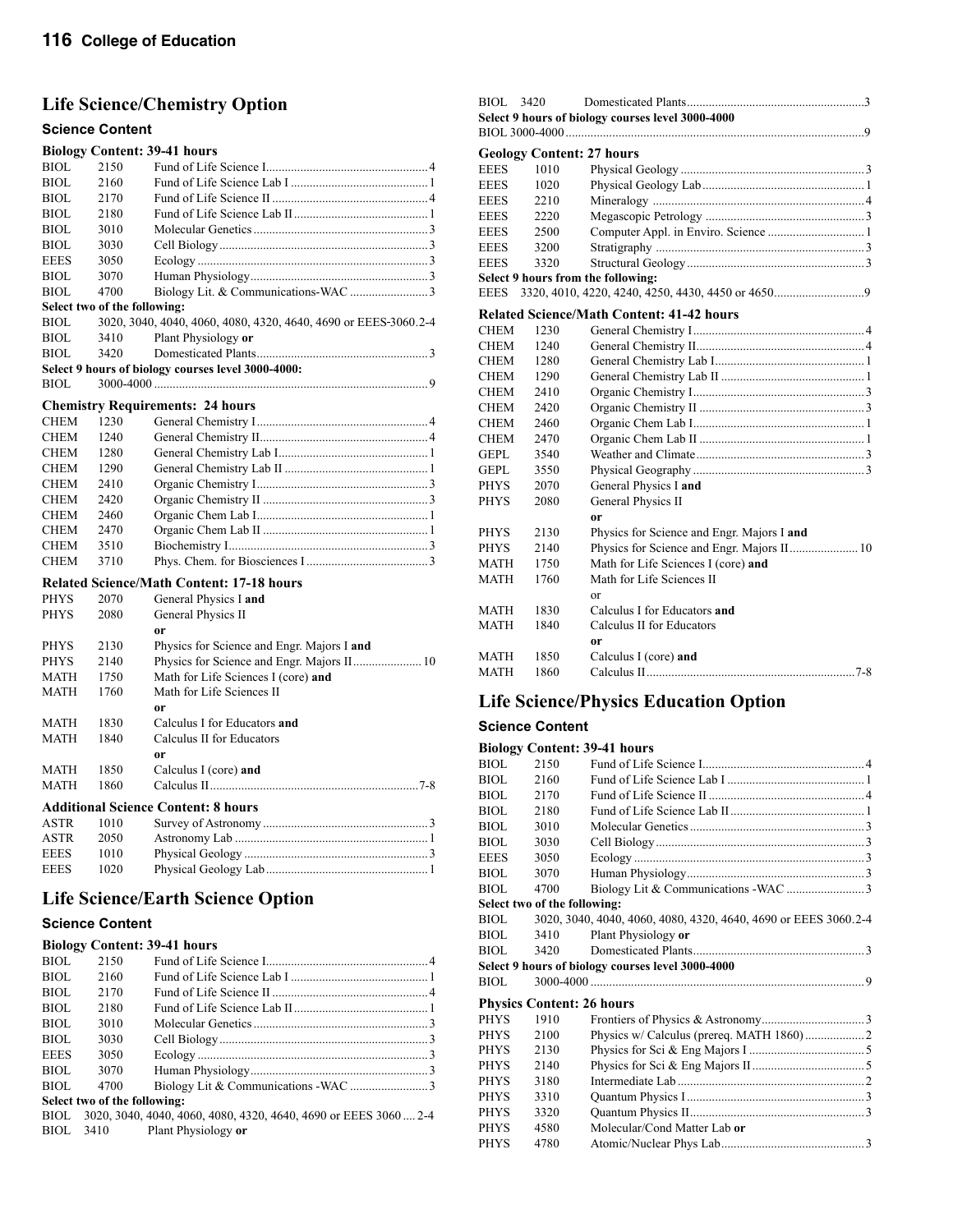#### **Related Science/Math Content: 35 hours**

| <b>CHEM</b>                                | 1230 |                              |  |  |
|--------------------------------------------|------|------------------------------|--|--|
| <b>CHEM</b>                                | 1240 |                              |  |  |
| <b>CHEM</b>                                | 1280 |                              |  |  |
| <b>CHEM</b>                                | 1290 |                              |  |  |
| <b>CHEM</b>                                | 2410 |                              |  |  |
| <b>CHEM</b>                                | 2420 |                              |  |  |
| <b>CHEM</b>                                | 2460 |                              |  |  |
| <b>MATH</b>                                | 1830 | Calculus I for Educators or  |  |  |
| <b>MATH</b>                                | 1850 |                              |  |  |
| <b>MATH</b>                                | 1840 | Calculus II for Educators or |  |  |
| <b>MATH</b>                                | 1860 |                              |  |  |
| <b>MATH</b>                                | 1890 |                              |  |  |
| <b>MATH</b>                                | 2850 |                              |  |  |
| <b>MATH</b>                                | 3860 |                              |  |  |
| <b>Additional Science Content: 8 hours</b> |      |                              |  |  |

| ASTR 1010   |        |  |
|-------------|--------|--|
| ASTR        | -2050- |  |
| <b>EEES</b> | -1010  |  |
| <b>EEES</b> | - 1020 |  |

## **Earth Science/Chemistry Education Option**

#### **Science Content**

#### **Geology Content: 39 hours**

| <b>EEES</b> | 1010 |                                         |  |
|-------------|------|-----------------------------------------|--|
| <b>EEES</b> | 1020 |                                         |  |
| <b>EEES</b> | 2100 |                                         |  |
| <b>EEES</b> | 2210 |                                         |  |
| <b>EEES</b> | 2220 |                                         |  |
| <b>EEES</b> | 2500 |                                         |  |
| <b>EEES</b> | 3200 |                                         |  |
| <b>EEES</b> | 3320 |                                         |  |
| <b>EEES</b> | 4000 |                                         |  |
| <b>EEES</b> | 4010 |                                         |  |
| <b>EEES</b> | 4610 |                                         |  |
| <b>EEES</b> | 4650 |                                         |  |
| <b>EEES</b> | 4920 |                                         |  |
|             |      | <b>Chemistry Requirements: 23 hours</b> |  |
| <b>CHEM</b> |      |                                         |  |
|             |      |                                         |  |

#### **Related Science/Math Content: 28 hours**

| <b>PHYS</b> | 2130 | Physics for Science and Engr. Majors I and   |  |
|-------------|------|----------------------------------------------|--|
| <b>PHYS</b> | 2140 |                                              |  |
| <b>GEPL</b> | 3540 |                                              |  |
| GEPL        | 3550 |                                              |  |
| <b>MATH</b> | 1830 | Calculus I for Educators or                  |  |
| <b>MATH</b> | 1850 |                                              |  |
| <b>MATH</b> | 1840 | Calculus II for Educators or                 |  |
| <b>MATH</b> | 1860 | Calculus $II$ <sub>11</sub> $1$ <sup>4</sup> |  |
| <b>MATH</b> | 2850 |                                              |  |
|             |      |                                              |  |

#### **Additional Science Content: 9 hours**

| ASTR        | 1010 |                             |
|-------------|------|-----------------------------|
| <b>ASTR</b> | 2050 |                             |
| <b>BIOL</b> | 2150 | Fund of Life Science I and  |
| <b>BIOL</b> | 2160 | Fund of Life Science Lab I  |
|             |      | or                          |
| <b>BIOL</b> | 2170 | Fund of Life Science II and |
| <b>BIOL</b> | 2180 |                             |

## **Earth Science/Physics Education Option**

### **Science Content**

|             |      | <b>Geology Content: 39 hours</b>              |  |
|-------------|------|-----------------------------------------------|--|
| <b>EEES</b> | 1010 |                                               |  |
| EEES        | 1020 |                                               |  |
| EEES        | 2100 |                                               |  |
| EEES        | 2210 |                                               |  |
| EEES        | 2220 |                                               |  |
| <b>EEES</b> | 2500 |                                               |  |
| EEES        | 3200 |                                               |  |
| EEES        | 3320 |                                               |  |
| EEES        | 4000 |                                               |  |
| EEES        | 4010 |                                               |  |
| EEES        | 4610 |                                               |  |
| EEES        | 4650 |                                               |  |
| <b>EEES</b> | 4920 |                                               |  |
|             |      | <b>Physics Content: 26 hours</b>              |  |
| PHYS        | 1910 |                                               |  |
| PHYS        | 2100 | Physics w/ Calculus (prereq. MATH 1860) 2     |  |
| PHYS        | 2130 |                                               |  |
| PHYS        | 2140 |                                               |  |
| PHYS        | 3180 |                                               |  |
| PHYS        | 3310 |                                               |  |
| PHYS        | 3320 |                                               |  |
| PHYS        | 4580 | Molecular/Cond Matter Lab or                  |  |
| PHYS        | 4780 |                                               |  |
|             |      | <b>Related Science/Math Content: 32 hours</b> |  |
| CHEM        | 1230 |                                               |  |
| CHEM        | 1240 |                                               |  |
| CHEM        | 1280 |                                               |  |
| CHEM        | 1290 |                                               |  |
| GEPL        | 3540 |                                               |  |
| GEPL        | 3550 |                                               |  |
| MATH        | 1830 | Calculus I for Educators or                   |  |
| MATH        | 1850 |                                               |  |
| MATH        | 1840 | Calculus II for Educators or                  |  |
| MATH        | 1860 |                                               |  |
| MATH        | 1890 |                                               |  |
| MATH        | 2850 |                                               |  |
| MATH        | 3860 |                                               |  |
|             |      | Additional Science Content: 9 hours           |  |
| ASTR        | 1010 |                                               |  |
| ASTR        | 2050 |                                               |  |
| BIOL        | 2150 | Fund of Life Science I and                    |  |
| BIOL        | 2160 | Fund of Life Science Lab I                    |  |
|             |      | 0r                                            |  |
| BIOL        | 2170 | Fund of Life Science II and                   |  |
| BIOL        | 2180 |                                               |  |
|             |      |                                               |  |

## **Physics/Chemistry Education Option**

#### **Science Content**

## **Physics Content: 38 hours**<br>PHYS 1910 Frontiers

| <b>PHYS</b> | 1910 |                              |  |
|-------------|------|------------------------------|--|
| <b>PHYS</b> | 2130 |                              |  |
| <b>PHYS</b> | 2140 |                              |  |
| PHYS        | 2100 |                              |  |
| <b>PHYS</b> | 3180 |                              |  |
| PHYS        | 3310 |                              |  |
| PHYS        | 3320 |                              |  |
| PHYS        | 3410 |                              |  |
| PHYS        | 4210 |                              |  |
| PHYS        | 4230 |                              |  |
| PHYS        | 4310 |                              |  |
| <b>PHYS</b> | 4580 | Molecular/Cond Matter Lab or |  |
| PHYS        | 4780 |                              |  |
|             |      |                              |  |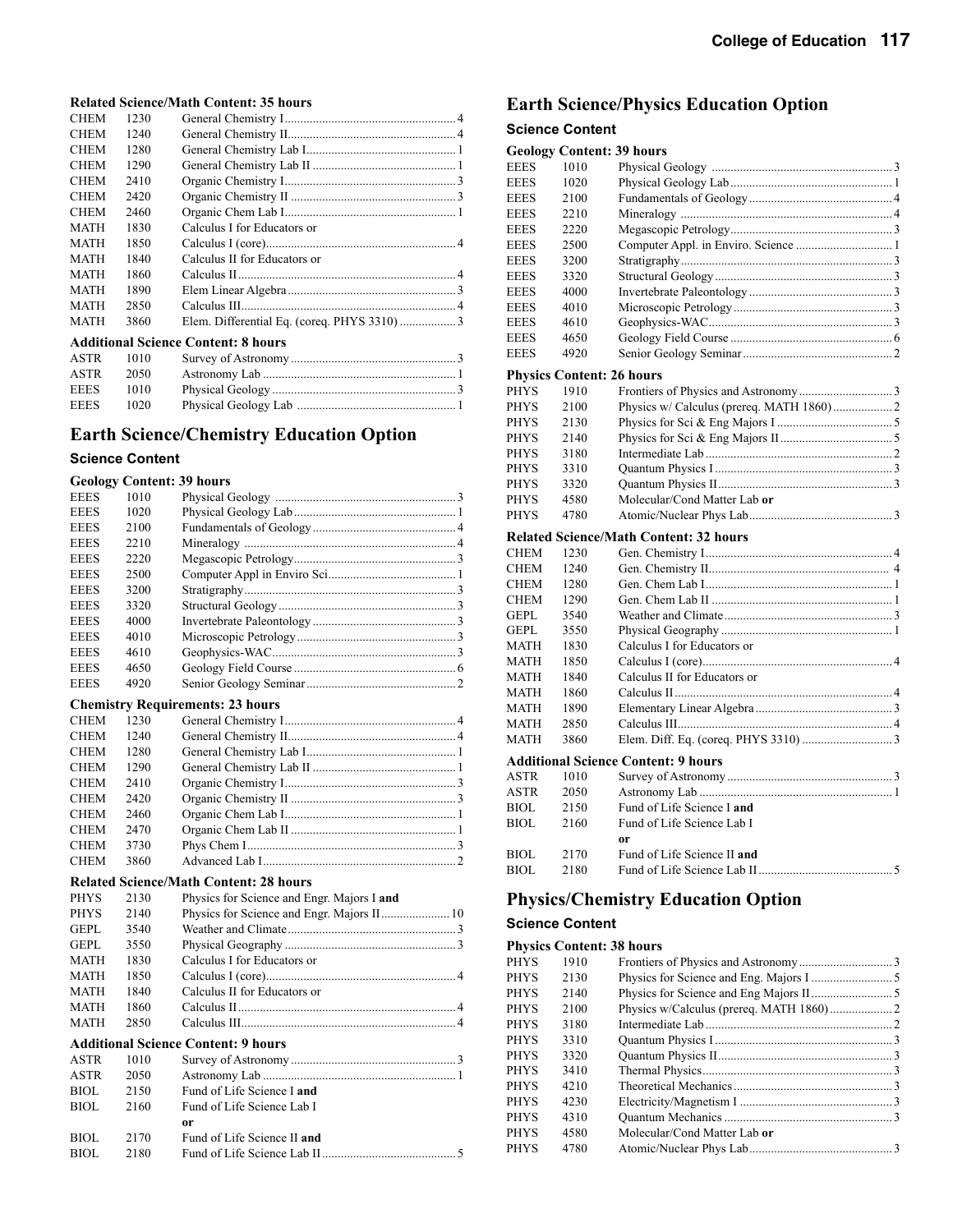#### **Chemistry Content: 23 hours**

|             |      | $\mathbf{C}$ nthisti ( $\mathbf{C}$ onttiit) 20 notii s |  |
|-------------|------|---------------------------------------------------------|--|
| <b>CHEM</b> | 1230 |                                                         |  |
| <b>CHEM</b> | 1240 |                                                         |  |
| <b>CHEM</b> | 1280 |                                                         |  |
| <b>CHEM</b> | 1290 |                                                         |  |
| <b>CHEM</b> | 2410 |                                                         |  |
| <b>CHEM</b> | 2420 |                                                         |  |
| <b>CHEM</b> | 2460 |                                                         |  |
| <b>CHEM</b> | 2470 |                                                         |  |
| <b>CHEM</b> | 3730 |                                                         |  |
| <b>CHEM</b> | 3860 |                                                         |  |
|             |      | <b>Related Math Content: 18 hours</b>                   |  |
| <b>MATH</b> |      | 1830 Calculus I for Educators or                        |  |

| MATH 1840 | Calculus II for Educators or |  |
|-----------|------------------------------|--|
| MATH 1860 |                              |  |
| MATH 1890 |                              |  |
| MATH 2850 |                              |  |
| MATH 3860 |                              |  |

#### **Additional Science Content: 13 hours**

| ASTR        | 1010 |                             |  |
|-------------|------|-----------------------------|--|
| ASTR        | 2050 |                             |  |
| <b>BIOL</b> | 2150 | Fund of Life Science I and  |  |
| <b>BIOL</b> | 2160 | Fund of Life Science Lab I  |  |
|             |      | 0r                          |  |
| <b>BIOL</b> | 2170 | Fund of Life Science II and |  |
| <b>BIOL</b> | 2180 |                             |  |
| <b>EEES</b> | 1010 |                             |  |
| <b>EEES</b> | 1020 |                             |  |

#### **Chemistry/Physics Education Option**

#### **Science Content**

#### **Chemistry Content: 44 hours**

| <b>CHEM</b> | 1230 |  |
|-------------|------|--|
| <b>CHEM</b> | 1240 |  |
| <b>CHEM</b> | 1280 |  |
| <b>CHEM</b> | 1290 |  |
| <b>CHEM</b> | 2410 |  |
| <b>CHEM</b> | 2420 |  |
| <b>CHEM</b> | 2480 |  |
| <b>CHEM</b> | 2490 |  |
| <b>CHEM</b> | 3310 |  |
| <b>CHEM</b> | 3360 |  |
| <b>CHEM</b> | 3510 |  |
| <b>CHEM</b> | 3610 |  |
| <b>CHEM</b> | 3730 |  |
| <b>CHEM</b> | 3740 |  |
| <b>CHEM</b> | 3860 |  |
| <b>CHEM</b> | 3870 |  |
| <b>CHEM</b> | 4300 |  |
| <b>CHEM</b> | 4880 |  |

#### **Physics Content: 26 hours**

| <b>PHYS</b> | 1910 |                                                                                                                                                                                                                                                                                                  |  |
|-------------|------|--------------------------------------------------------------------------------------------------------------------------------------------------------------------------------------------------------------------------------------------------------------------------------------------------|--|
| <b>PHYS</b> | 2130 |                                                                                                                                                                                                                                                                                                  |  |
| <b>PHYS</b> | 2140 |                                                                                                                                                                                                                                                                                                  |  |
| <b>PHYS</b> | 2100 |                                                                                                                                                                                                                                                                                                  |  |
| <b>PHYS</b> | 3180 |                                                                                                                                                                                                                                                                                                  |  |
| <b>PHYS</b> | 3310 |                                                                                                                                                                                                                                                                                                  |  |
| <b>PHYS</b> | 3320 |                                                                                                                                                                                                                                                                                                  |  |
| <b>PHYS</b> | 4580 | Molecular/Cond Matter Lab or                                                                                                                                                                                                                                                                     |  |
| <b>PHYS</b> | 4780 |                                                                                                                                                                                                                                                                                                  |  |
|             |      | $P_{1}$ $\cdots$ $P_{n}$ $\cdots$ $P_{n}$ $\cdots$ $P_{n}$ $\cdots$ $P_{n}$ $\cdots$ $P_{n}$ $\cdots$ $P_{n}$ $\cdots$ $P_{n}$ $\cdots$ $P_{n}$ $\cdots$ $P_{n}$ $\cdots$ $P_{n}$ $\cdots$ $P_{n}$ $\cdots$ $P_{n}$ $\cdots$ $P_{n}$ $\cdots$ $P_{n}$ $\cdots$ $P_{n}$ $\cdots$ $P_{n}$ $\cdots$ |  |

#### **Related Math Content: 18 hours**

| MATH 1830 |      | Calculus I for Educators or  |
|-----------|------|------------------------------|
| MATH 1850 |      |                              |
| MATH      | 1840 | Calculus II for Educators or |

| <b>MATH</b> | 1860 |                                             |  |
|-------------|------|---------------------------------------------|--|
| <b>MATH</b> | 1890 |                                             |  |
| <b>MATH</b> | 2850 |                                             |  |
| <b>MATH</b> | 3860 |                                             |  |
|             |      | <b>Additional Science Content: 13 hours</b> |  |
| <b>ASTR</b> | 1010 |                                             |  |
| ASTR        | 2050 |                                             |  |
| BIOL.       | 2150 | Fund of Life Science Land                   |  |
| BIOL        | 2160 | Fund of Life Science Lab I                  |  |
|             |      | or                                          |  |
| BIOL        | 2170 | Fund of Life Science II and                 |  |
| BIOL        | 2180 |                                             |  |
| <b>EEES</b> | 1010 |                                             |  |
| <b>EEES</b> | 1020 |                                             |  |
|             |      |                                             |  |

## **Multi-Age Education**

## **Multi-Age Visual Arts Education**

Programs in art education and music education are housed in the College of Arts and Sciences. The art program prepares students for teaching art at all levels (ages 3-21/grades PreK-12)

### **University Core and General Education: 27-33 hours**

#### **Preprofessional Education: 14 hours**

| AED        | 3100 |                                     |  |
|------------|------|-------------------------------------|--|
| AED        | 4140 |                                     |  |
| CIET       | 2020 |                                     |  |
| EDP        | 3200 |                                     |  |
| <b>EDP</b> | 3230 | Human Develop for K-12 Educators or |  |
| <b>EDP</b> | 4220 |                                     |  |

### **Professional Education: 32 hours**

| <b>AED</b>  | 3500 |                                |  |
|-------------|------|--------------------------------|--|
| AED         | 4200 | Computer Graphics in Art Ed or |  |
| <b>AED</b>  | 4450 |                                |  |
| AED         | 4900 |                                |  |
| <b>AED</b>  | 4930 |                                |  |
| <b>AED</b>  | 4950 |                                |  |
| СL          | 4490 |                                |  |
| <b>SPED</b> | 4020 |                                |  |
| <b>TSOC</b> | 3000 |                                |  |
|             |      |                                |  |

### **Art Foundations Core: 13 hours**

| ARS | 1000  |  |
|-----|-------|--|
| ART | 1080. |  |
| ART | 2050  |  |
| ART | 2060  |  |
| ART | 2080  |  |

### **Studio Art: 18 hours**

| ART | 2150 |                                               |  |
|-----|------|-----------------------------------------------|--|
| ART | 2230 |                                               |  |
| ART | 2330 | Oil Painting or                               |  |
| ART | 3380 |                                               |  |
| ART | 2430 |                                               |  |
| ART | 2530 |                                               |  |
| ART | 2810 | Art Photography or                            |  |
| ART | 3150 | Digital Photography (prereq. ART 2150, 2810)3 |  |
|     |      |                                               |  |

#### **Art History Core: 12 hours**

| ARTH | 2000   | Aspects of Ancient Art or  |  |
|------|--------|----------------------------|--|
| ARTH | 3110   |                            |  |
| ARTH | 2040   | Renaissance and Baroque or |  |
| ARTH | 2/4980 |                            |  |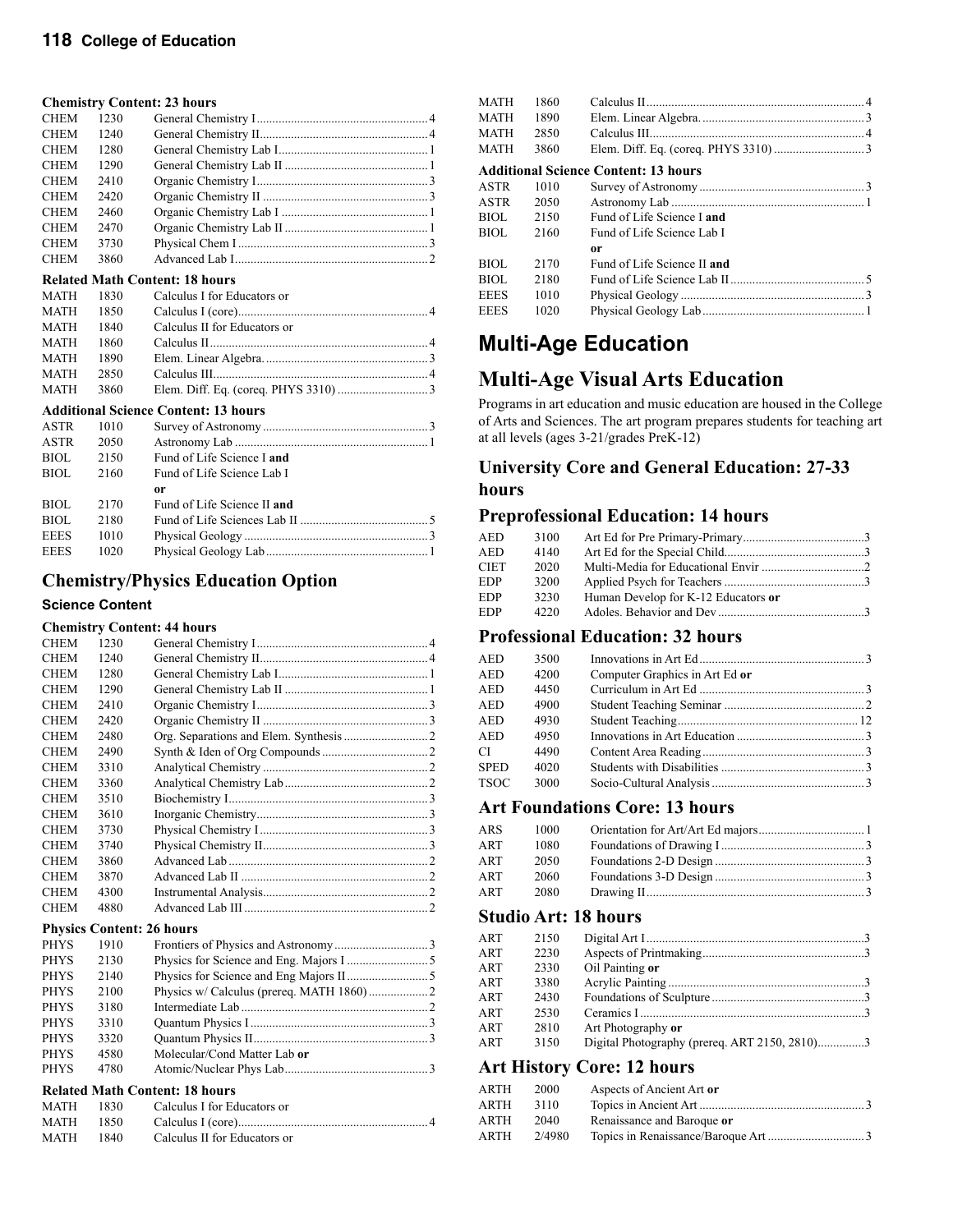| ARTH        | 2080   | History of Modern Art or |  |
|-------------|--------|--------------------------|--|
| ARTH        | 2/4980 |                          |  |
|             |        |                          |  |
| <b>ARTH</b> | 2100   |                          |  |
| ARTH        | 2200   |                          |  |
| <b>ARTH</b> | 3250   |                          |  |
| ARTH        | 32.70  |                          |  |
| ARTH        | 3300   |                          |  |
| <b>ARTH</b> | 3350   |                          |  |

#### **Area of Concentration: 12-16 hours**

Choose one of the following concentrations: Art History Concentration Arts Concentration Cyber Arts Concentration Studio Concentration Therapeutic Arts Concentration

#### **Cyber Arts Concentration: 12 hours**

| ART | 3150 |  |
|-----|------|--|
| ART | 3160 |  |
| ART | 4320 |  |
| ART | 4410 |  |

#### **Therapeutic Arts Concentration: 15 hours**

| AED | 4240 | Adaptive Methods/Therapeutic Art for Children3 |  |
|-----|------|------------------------------------------------|--|
| AED | 4280 |                                                |  |
| AED | 4300 |                                                |  |
| AED | 4560 |                                                |  |
| AED | 4940 |                                                |  |

## **Multi-Age Music Education**

The program in music prepares students for teaching music at all levels (ages 3-21/grades PreK-12).

### **University Core and General Education: 30 hours minimum**

(Including MUS 2220 or 2250)

#### **Preprofessional Education 7 hours minimum**

| MUS -      |  |  |
|------------|--|--|
| <b>EDP</b> |  |  |
| <b>EDP</b> |  |  |

#### **Professional Education: 28 hours minimum**

| CI.         | 4490 |                         |  |
|-------------|------|-------------------------|--|
| <b>MED</b>  | 3000 |                         |  |
| <b>MED</b>  | 3310 |                         |  |
| <b>SPED</b> | 4020 |                         |  |
| <b>TSOC</b> | 3000 |                         |  |
| <b>MED</b>  | 4900 |                         |  |
| <b>MED</b>  | 4930 | <b>Student Teaching</b> |  |
|             |      |                         |  |

#### **Content Area: 45 hours**

| <b>MUS</b> | 1570 |                                             |  |
|------------|------|---------------------------------------------|--|
| <b>MUS</b> | 1580 |                                             |  |
| <b>MUS</b> | 1610 |                                             |  |
| <b>MUS</b> | 1620 |                                             |  |
| <b>MUS</b> | 2410 | Music History & Lit I: World Music & Jazz 3 |  |
| <b>MUS</b> | 2570 |                                             |  |
| <b>MUS</b> | 2610 |                                             |  |
| <b>MUS</b> | 2620 |                                             |  |
| <b>MUS</b> | 2800 |                                             |  |
| <b>MUS</b> | 3410 |                                             |  |
| <b>MUS</b> | 3420 |                                             |  |
| <b>MUS</b> | 3500 |                                             |  |
| <b>MUS</b> | 4800 |                                             |  |

Please note: All majors must:

- a) perform a senior recital (half or full) at a minimum proficiency of level 6;
- b) attend 16 non-departmental concerts/recitals and 64 departmental concerts/recitals; and must complete 1 credit of registration in a chamber ensemble MUS 2/3050 that does not count toward graduation; and
- c) perform during MUS 1000, 6 times (minimum 3 as soloist) prior to senior recital hearing.

#### **Cluster**

Choose one cluster from choral or instrumental.

#### **Instrumental Elective Cluster: 29 hours**

| <b>MED</b> | 3300 | Elem. and Sec. Sch. Instrument Meth3**                                     |       |
|------------|------|----------------------------------------------------------------------------|-------|
| <b>MED</b> | 3320 |                                                                            |       |
| MUS        | 1500 |                                                                            | $2**$ |
| MUS        | 1530 |                                                                            |       |
| MUS        | 1550 |                                                                            |       |
| MUS        | 2500 |                                                                            |       |
| MUS        | 3520 |                                                                            |       |
| MUS.       | 3530 |                                                                            |       |
| MUS        | 3630 |                                                                            |       |
|            |      | Ensembles: Select one (4 to 5 credit hours count toward degree; however, 7 |       |
|            |      | are required by the department).                                           |       |
|            |      | MUS 2/3010 Symphonic Band/Wind Ensemble/Marching Band or                   |       |

| MUS | 2/3010 | Symphonic Band/Wind Ensemble/Marching Band or |
|-----|--------|-----------------------------------------------|
| MUS | 2/3090 | University Orchestra                          |

#### **Choral/General Elective Cluster: 28 hours**

| <b>MED</b> | 3300   | Elem. and Sec. Sch. Instrument Meth3**                                     |  |
|------------|--------|----------------------------------------------------------------------------|--|
| <b>MED</b> | 3320   |                                                                            |  |
| <b>MED</b> | 3330   |                                                                            |  |
| <b>MED</b> | 3340   |                                                                            |  |
| <b>MUS</b> | 1560   |                                                                            |  |
| <b>MUS</b> | 2580   |                                                                            |  |
| <b>MUS</b> | 3510   |                                                                            |  |
| <b>MUS</b> | 3550   |                                                                            |  |
|            |        | Select one from the following two:                                         |  |
| MUS.       | 2530   | Diction for Singers or                                                     |  |
| MUS.       | 2540   | Diction for Singers II                                                     |  |
|            |        | Ensembles: Select one (4 to 5 credit hours count toward degree; however, 7 |  |
|            |        | are required by the department.).                                          |  |
| <b>MUS</b> | 2/3140 | Concert Chorale or                                                         |  |
| MUS        | 2/3160 | Men's Chorus or                                                            |  |
| <b>MUS</b> | 2/3180 | Women's Chorus                                                             |  |

Students electing the instrumental cluster must enroll in 2 semesters of marching band; string concentration substitutes a marching band field experience.

\*If instrument concentration is keyboard, substitute 2-3 semesters of large instrumental or vocal ensemble & 1 semester of MUS 3580 Functional Piano Techniques for Piano Class I-III/IV. Must also complete 2 semesters of MUS 2/3050 Accompanying, as part of the large ensemble requirement. Students whose instrument concentration is guitar must complete 4 credits of large vocal ensemble (choral/general elective cluster) or 4 credits of large instrumental ensemble (instrumental elective cluster).

\*\* This course must be within one of a total 5 semesters' registration **or** student registers for MUS 1000:002 to complete the 5 semester requirement for participation in Lab Ensemble.

## **Multi-Age Physical Education**

Students who complete a physical education major will be licensed to teach physical education PreK-12.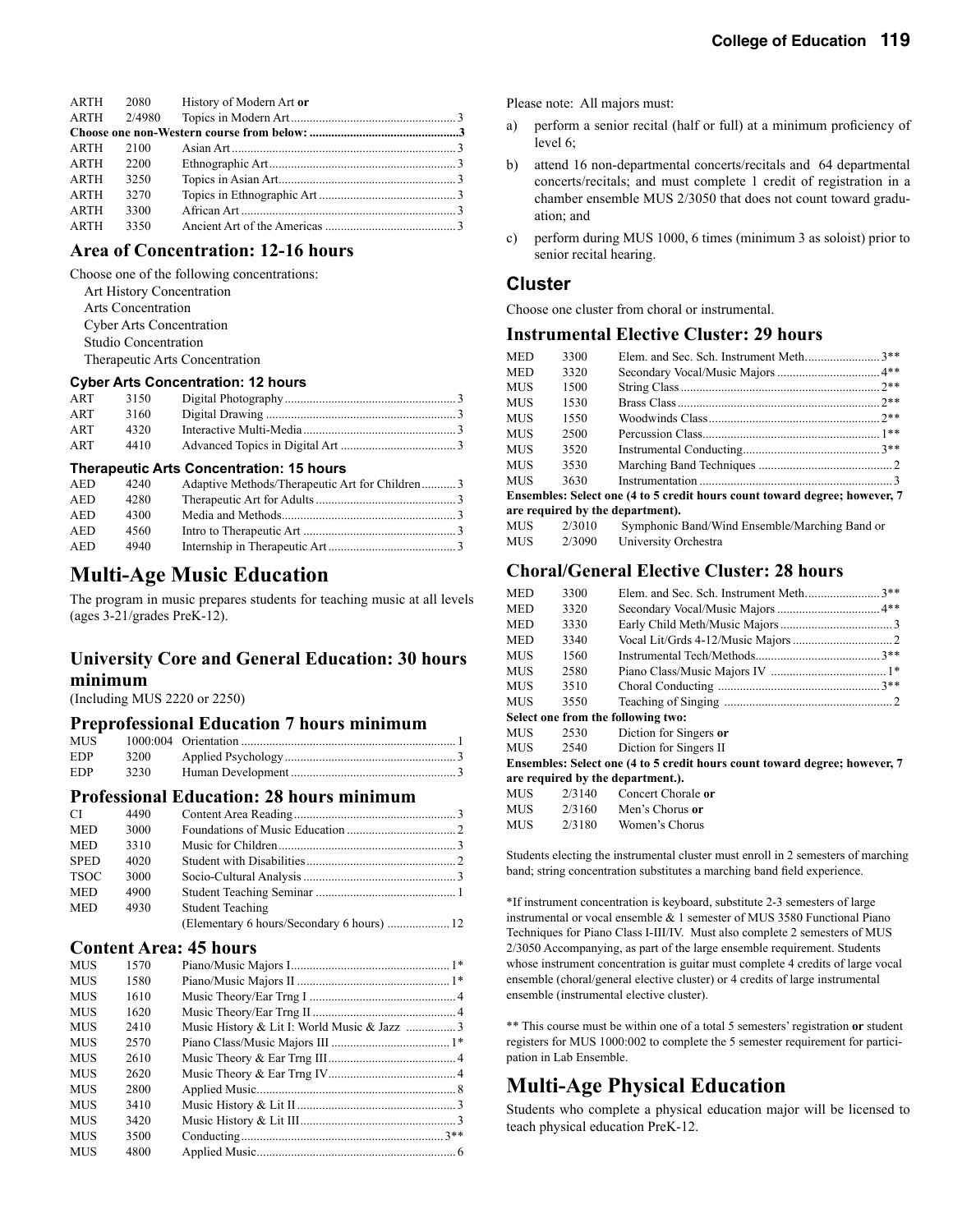## **Physical Education: PreK-12**

### **University Core and General Education: 33 hours**

### **Preprofessional Education: 23 hours**

| <b>CIET</b> | 2020 |  |
|-------------|------|--|
| <b>EDP</b>  | 3200 |  |
| <b>EDP</b>  | 3230 |  |
| <b>PED</b>  | 2100 |  |
| <b>PED</b>  | 2200 |  |
| <b>PED</b>  | 2800 |  |
| <b>PED</b>  | 2900 |  |
| <b>PED</b>  | 2950 |  |
| <b>TSOC</b> | 3000 |  |
|             |      |  |

### **Professional Education: 19 hours (Professional Standing Required)**

| CI.        | 4490 |  |
|------------|------|--|
| <b>PED</b> | 3000 |  |
| <b>PED</b> | 3120 |  |
| <b>PED</b> | 3130 |  |
| <b>PED</b> | 3740 |  |
| <b>PED</b> | 3950 |  |
| PED        | 4100 |  |
|            |      |  |

## **Physical Education Methods: 9 hours (Professional Standing Required)**

| <b>PED</b> | 3100 |                                            |  |
|------------|------|--------------------------------------------|--|
| <b>PED</b> | 3140 | PE Methods for Middle/Adol. Levels (coreq. |  |
|            |      |                                            |  |
| <b>PED</b> | 3400 |                                            |  |

### **Student Teaching: 14 hours (Professional Standing Required)**

| <b>PED</b> | 4920 |  |
|------------|------|--|
| <b>PED</b> | 4930 |  |

### **Physical Education Content Area: 24 hours**

| HEAL        | 1500 |  |
|-------------|------|--|
| HEAL        | 2500 |  |
| <b>KINE</b> | 2560 |  |
| <b>KINE</b> | 2570 |  |
| <b>KINE</b> | 2960 |  |
| <b>KINE</b> | 3520 |  |
| <b>KINE</b> | 3530 |  |
| <b>KINE</b> | 4540 |  |
| <b>KINE</b> | 4550 |  |

### **Electives: 11 - 20 hours minimum**

See faculty adviser for electives.

#### **Important reminders:**

- You are responsible for meeting prerequisites for all course work as specified in this catalog.
- Acceptance into professional education requires a 2.7 overall GPA and a 2.7 GPA in professional education and major area of course work. All transfer work is included in the GPA calculation.
- You are responsible for fulfilling the minimum 128-hour requirement to graduate.
- The State of Ohio requires successful completion of Praxis II to be eligible for licensure upon graduation. This test should be taken prior to student teaching to allow time for processing.

### **Physical Education and School Health: PreK-12**

### **University Core and General Education: 33 hours**

#### **Preprofessional Education: 25 hours**

| <b>CIET</b> | 2020 |  |
|-------------|------|--|
| <b>EDP</b>  | 3200 |  |
| EDP         | 3230 |  |
| HEAL.       | 2900 |  |
| PED         | 2100 |  |
| PED         | 2200 |  |
| PED         | 2800 |  |
| PED         | 2900 |  |
| PED         | 2950 |  |
| TSOC        | 3000 |  |

### **Professional Education: 22 hours (Professional Standing Required)**

| СI         | 4490 |  |
|------------|------|--|
| HEAL       | 4600 |  |
| PED        | 3000 |  |
| PED        | 3120 |  |
| PED        | 3130 |  |
| PED        | 3740 |  |
| PED        | 3950 |  |
| <b>PED</b> | 4100 |  |
|            |      |  |

### **Health & Physical Education Methods: 15 hours (Professional Standing Required)**

| HEAL | 4300 |                                                   |  |
|------|------|---------------------------------------------------|--|
| HEAL | 4350 |                                                   |  |
| PED  | 3100 | $PreK - 5$ Physical Ed Methods (coreq. PED 3000)3 |  |
| PED  | 3140 | PE Methods for Middle/Adol. Levels                |  |
|      |      |                                                   |  |
| PED  | 3400 |                                                   |  |

### **Student Teaching: 14 hours (Professional Standing Required)**

| HEAL. | 4920 |  |
|-------|------|--|
| PED   | 4920 |  |
| HEAL. | 4930 |  |
| PED.  | 4930 |  |

#### **Physical Education Content Area: 12 hours**

| <b>KINE</b> | 2960 |  |
|-------------|------|--|
| <b>KINE</b> | 3520 |  |
| KINE        | 3530 |  |
| <b>KINE</b> | 4540 |  |
| <b>KINE</b> | 4550 |  |
|             |      |  |

#### **School Health Content: 27hours**

| HEAL. | 2000 |  |
|-------|------|--|
| HEAL  | 2600 |  |
| HEAL. | 2700 |  |
| HEAL. | 3300 |  |
| HEAL. | 3600 |  |
| HEAL  | 3700 |  |
| HEAL. | 4100 |  |
| HEAL. | 4400 |  |
| HEAL. | 4700 |  |
|       |      |  |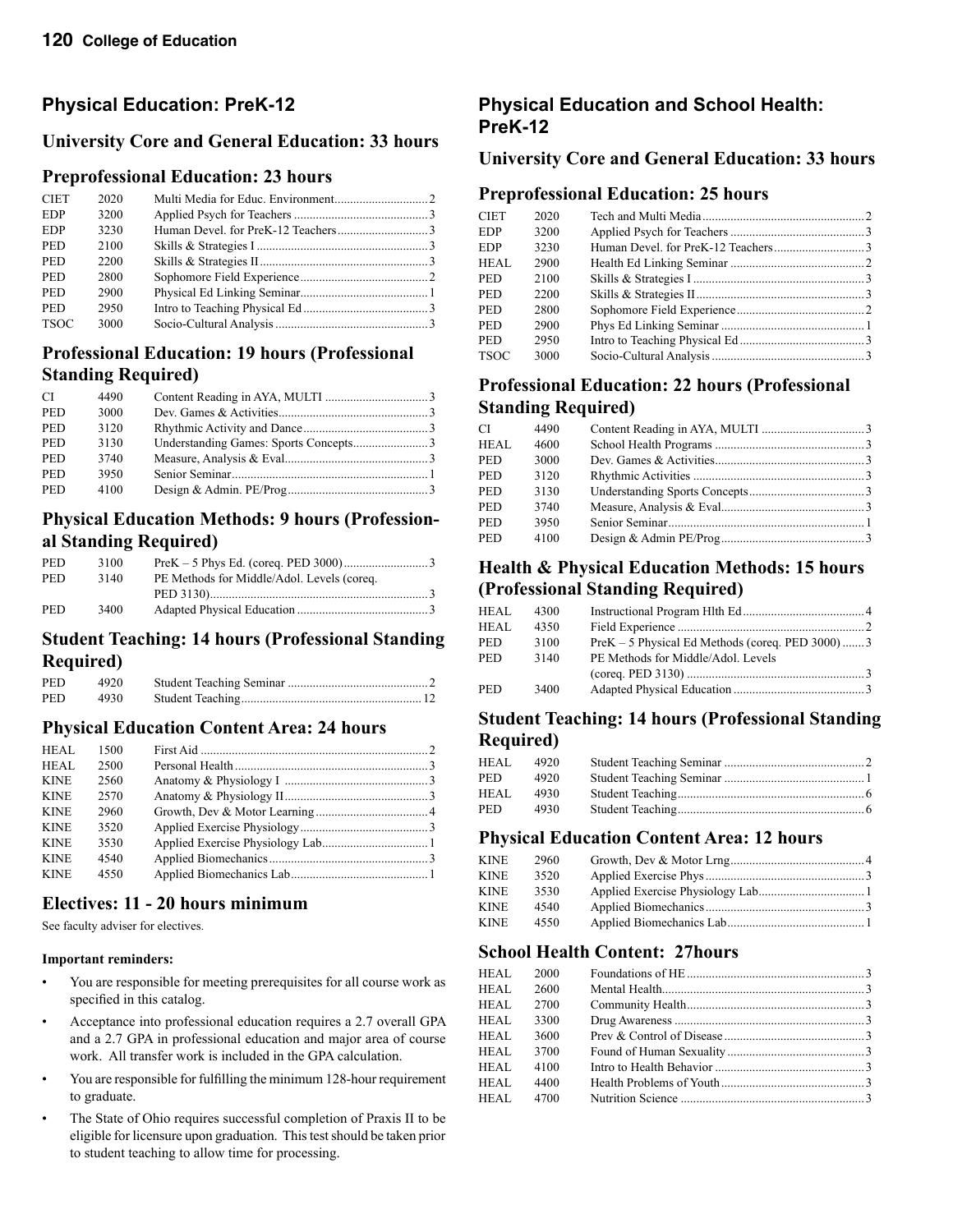## **Multi-Age Health Education**

Students who complete the health education major are licensed to teach health education PreK-12. Students may complete either a second degree (e.g., B.A. in urban studies, B.Ed. in community health) or a second track (e.g., athletic training or physical education) for the B.Ed. degree. A single degree program leading to licensure in health education is also an option. Students interested in these programs should contact the department chair or the undergraduate dean in the College of Health and Human Services.

## **Health Education PreK-12**

#### **Single Degree: B.Ed.**

**NOTE:** Students interested in combinations with other majors or a dualdegree option should see the department of health professions chair in the College of Health & Human Services.

### **University Core and General Education: 33 hours**

#### **Preprofessional Education: 13 hours**

| <b>CIET</b> | 2020 |  |
|-------------|------|--|
| EDP         | 3200 |  |
| EDP         | 3230 |  |
| HEAL        | 2900 |  |
| TSOC        | 3000 |  |

### **Professional Education: 14 hours**

| CI.         | 4490 |                                            |  |
|-------------|------|--------------------------------------------|--|
| HEAL        | 4300 |                                            |  |
| HEAL        | 4350 |                                            |  |
| HEAL        | 4600 |                                            |  |
| <b>SPED</b> | 4020 | Educ Students with Disabilities within the |  |
|             |      |                                            |  |

### **Student Teaching: 14 hours**

| HEAL | 4920 |  |
|------|------|--|
| HEAL | 4930 |  |

### **School Health: 38 hours**

| 1500 |  |
|------|--|
| 2000 |  |
| 2500 |  |
| 2600 |  |
| 2700 |  |
| 3300 |  |
| 3600 |  |
| 3700 |  |
| 4100 |  |
| 4400 |  |
| 4700 |  |
| 2560 |  |
| 2570 |  |
|      |  |

## **Electives: 16-21 hours**

## **Multi-Age Foreign Languages Education**

Multi-Age programs prepare students for teaching French, German or Spanish at all levels, ages 3 - 21/PreK - grade 12.

### **University Core and General Education: 33 hours**

#### **FRENCH**

#### **Preprofessional Education: 10 hours**

| CI          | 1920 | Intro Foreign Lang/Linking Seminar I 1 |
|-------------|------|----------------------------------------|
| CI          | 2980 |                                        |
| <b>CIET</b> | 2020 |                                        |
| <b>EDP</b>  | 3200 |                                        |
| <b>EDP</b>  | 3230 |                                        |

### **WAC: 6 hours (Select two courses)**

Courses vary from year to year and are listed on the College of Arts and Sciences Web site. Courses can also be selected in consultation with the Arts and Sciences adviser. Two courses **must** be from your content area.

### **Professional Education: 36-38 hours**

| SPED        | 4020 |                                                     |  |
|-------------|------|-----------------------------------------------------|--|
| TSOC        | 3000 |                                                     |  |
|             |      | The following two courses are taken concurrently:   |  |
| СI          | 4140 |                                                     |  |
| СI          | 4190 |                                                     |  |
| СI          | 4130 |                                                     |  |
| СI          | 4490 |                                                     |  |
| <b>FREN</b> | 4160 |                                                     |  |
|             |      | The following three courses are taken concurrently: |  |
| СI          | 4430 |                                                     |  |
| СI          | 4900 |                                                     |  |
| СI          | 4930 |                                                     |  |
|             |      |                                                     |  |

## **Content Area: 25 hours**

| <b>FREN</b> | $3010*$ |                                                                                  |  |
|-------------|---------|----------------------------------------------------------------------------------|--|
| <b>FREN</b> | 3020    |                                                                                  |  |
| FREN        | 3210    |                                                                                  |  |
| FREN        | 3220    |                                                                                  |  |
| <b>FREN</b> | 3410    |                                                                                  |  |
| <b>FREN</b> | 3420    |                                                                                  |  |
| FREN        | 4010    |                                                                                  |  |
| <b>FREN</b> | 4020    |                                                                                  |  |
|             |         | *First course taken in this sequence is dependent upon placement test scores, AP |  |
|             |         |                                                                                  |  |

*credit or CLEP.*

### **Electives: 9 hours**

| <b>FREN</b> | 4190 |  |
|-------------|------|--|
| FREN        | 3170 |  |
| FREN        | 3400 |  |
| FREN        | 3710 |  |
| FREN        | 4040 |  |
| FREN        | 4050 |  |
| FREN        | 4070 |  |
| FREN        | 4200 |  |
| <b>FREN</b> | 4230 |  |
| FREN        | 4310 |  |
| FREN        | 4410 |  |
| <b>FREN</b> | 4510 |  |
| FREN        | 4610 |  |
| FREN        | 4710 |  |
| <b>FREN</b> | 4720 |  |
| FREN        | 4810 |  |
| FREN        | 4820 |  |
| <b>FREN</b> | 4850 |  |
| FREN        | 4860 |  |
| FREN        | 4910 |  |
| <b>FREN</b> | 4950 |  |
| FREN        | 4980 |  |
|             |      |  |

*Others at discretion of the French faculty of the department of foreign languages.*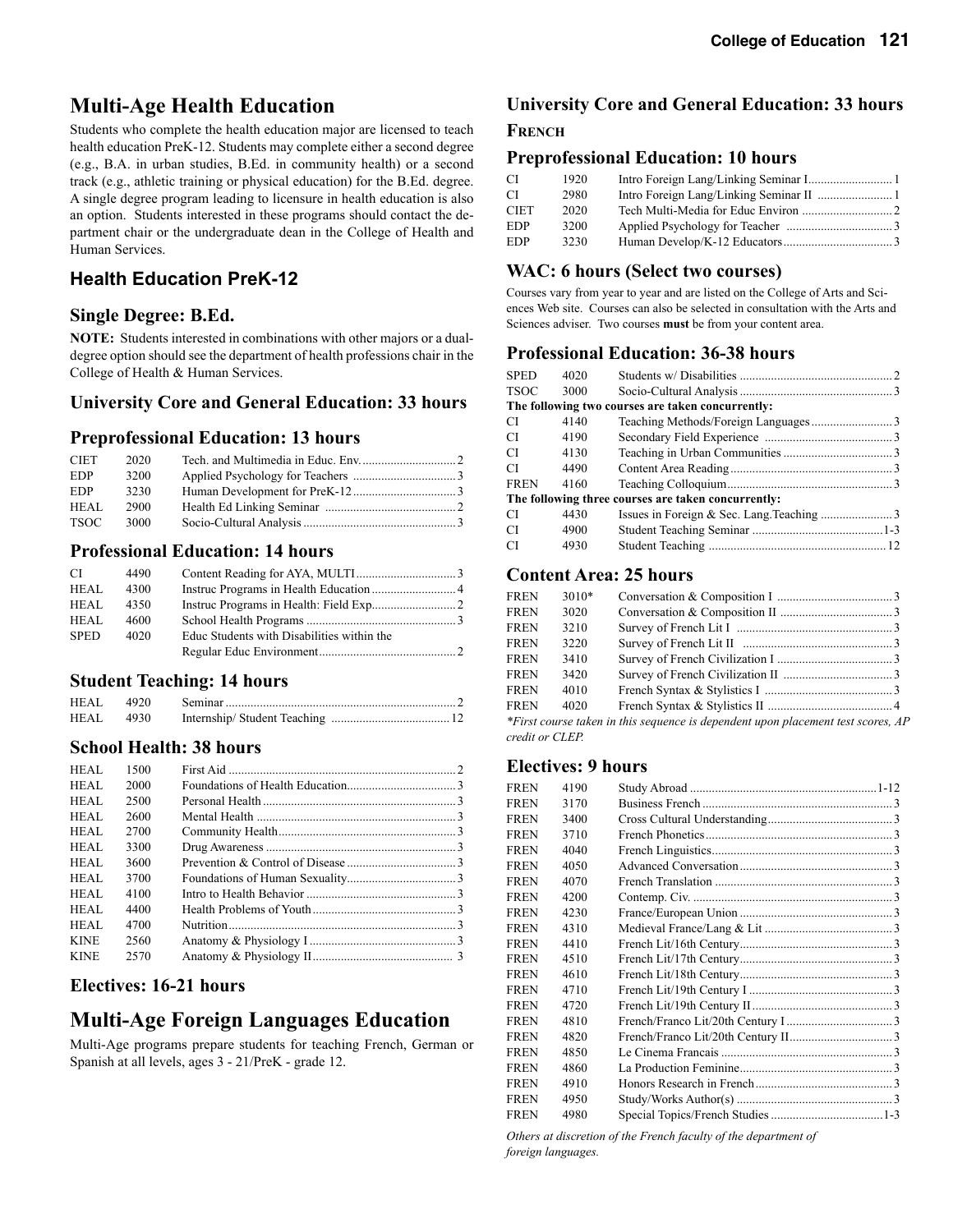### **Additional Electives: 10-12 hours**

Elective hours to meet 128 hours graduation requirement.

## **Additional Requirements for Dual Degree Option\*\* - B.A. in French: 20 hours**

\*\*In consultation with College of Arts & Sciences faculty adviser and your degree audit from the College of Arts and Sciences. You **must** obtain the signature of the faculty adviser for these courses.

### **GERMAN**

#### **Preprofessional Education: 10 hours**

| -CI         | 1920 |  |
|-------------|------|--|
| -CI         | 2980 |  |
| <b>CIET</b> | 2020 |  |
| EDP         | 3200 |  |
| EDP         | 3230 |  |

#### **WAC: 6 hours (Select two courses)**

Courses vary from year-to-year and are listed on the College of Arts and Sciences web site. Courses can also be selected in consultation with the Arts and Sciences adviser. Two courses **must** be from your content area.

### **Professional Education: 36-38 hours**

| <b>SPED</b> | 4020 |                                                     |  |
|-------------|------|-----------------------------------------------------|--|
| <b>TSOC</b> | 3000 |                                                     |  |
|             |      | The following two courses are taken concurrently:   |  |
| CI.         | 4140 |                                                     |  |
| CI.         | 4190 |                                                     |  |
| CI.         | 4130 |                                                     |  |
| CI          | 4490 |                                                     |  |
| <b>GERM</b> | 4160 |                                                     |  |
|             |      | The following three courses are taken concurrently: |  |
| CI          | 4430 |                                                     |  |
| CI          | 4900 |                                                     |  |
| CI          | 4930 |                                                     |  |

### **Content Area: 22 hours**

| GERM        | $3010*$ |  |
|-------------|---------|--|
| <b>GERM</b> | 3020    |  |
| <b>GERM</b> | 3200    |  |
| <b>GERM</b> | 3410    |  |
| <b>GERM</b> | 3420    |  |
| <b>GERM</b> | 4010    |  |
| <b>GERM</b> | 4020    |  |
|             |         |  |

*\*First course taken in this sequence is dependent upon placement test scores, AP credit or CLEP.*

#### **Electives: 12 hours**

| <b>GERM</b> | 4190 |  |
|-------------|------|--|
| <b>GERM</b> | 3170 |  |
| <b>GERM</b> | 3180 |  |
| <b>GERM</b> | 4200 |  |
| <b>GERM</b> | 4500 |  |
| <b>GERM</b> | 4510 |  |
| <b>GERM</b> | 4610 |  |
| <b>GERM</b> | 4620 |  |
| <b>GERM</b> | 4710 |  |
| <b>GERM</b> | 4720 |  |
| <b>GERM</b> | 4810 |  |
|             |      |  |

| GERM 4850 |  |  |
|-----------|--|--|
| GERM 4870 |  |  |
| GERM 4900 |  |  |
| GERM 4910 |  |  |
| GERM 4980 |  |  |
| GERM 4990 |  |  |

*Others at discretion of the German faculty of the department of foreign languages.*

### **Additional Electives: 10-12 hours**

Elective hours to meet 128 hour graduation requirement.

#### **Additional Requirements for Dual Degree Option\*\* - B.A. in German: 20 hours**

\*\*In consultation with College of Arts & Sciences faculty adviser and your degree audit from the College of Arts and Sciences. You **must** obtain the signature of the faculty adviser for these courses.

#### **SPANISH**

### **Preprofessional Education: 10 hours**

| СI         | 1920 |  |
|------------|------|--|
| СI         | 2980 |  |
| CIET       | 2020 |  |
| <b>EDP</b> | 3200 |  |
| <b>EDP</b> | 3230 |  |

#### **WAC: 6 hours (Select two courses)**

Courses vary from year-to-year and are listed on the College of Arts and Sciences web site. Courses can also be selected in consultation with the Arts and Sciences adviser. Two courses **must** be from your content area.

#### **Professional Education: 36-38 hours**

| <b>SPED</b> | 4020 |                                                     |  |
|-------------|------|-----------------------------------------------------|--|
| <b>TSOC</b> | 3000 |                                                     |  |
|             |      | The following two courses are taken concurrently:   |  |
| CI          | 4140 |                                                     |  |
| <b>CI</b>   | 4190 |                                                     |  |
| CI          | 4130 |                                                     |  |
| CI          | 4490 |                                                     |  |
| <b>SPAN</b> | 4120 |                                                     |  |
|             |      | The following three courses are taken concurrently: |  |
| CI          | 4430 |                                                     |  |
| CI          | 4900 |                                                     |  |
| CI          | 4930 |                                                     |  |
|             |      |                                                     |  |

### **Content Area: 22 hours**

| <b>SPAN</b> | 3000  |  |
|-------------|-------|--|
| <b>SPAN</b> | 3010* |  |
| <b>SPAN</b> | 3020  |  |
| <b>SPAN</b> | 4010  |  |
|             |       |  |

*\*First course taken in this sequence is dependent upon placement test scores, AP credit or CLEP.* 

**Literature I (choose one from group below)** 

| <b>SPAN</b> | 3210 | Survey of Spanish Lit I or                  |
|-------------|------|---------------------------------------------|
| <b>SPAN</b> | 3270 |                                             |
|             |      | Literature II (choose one from group below) |
| <b>SPAN</b> | 3220 | Survey of Spanish Lit II or                 |
| <b>SPAN</b> | 3280 |                                             |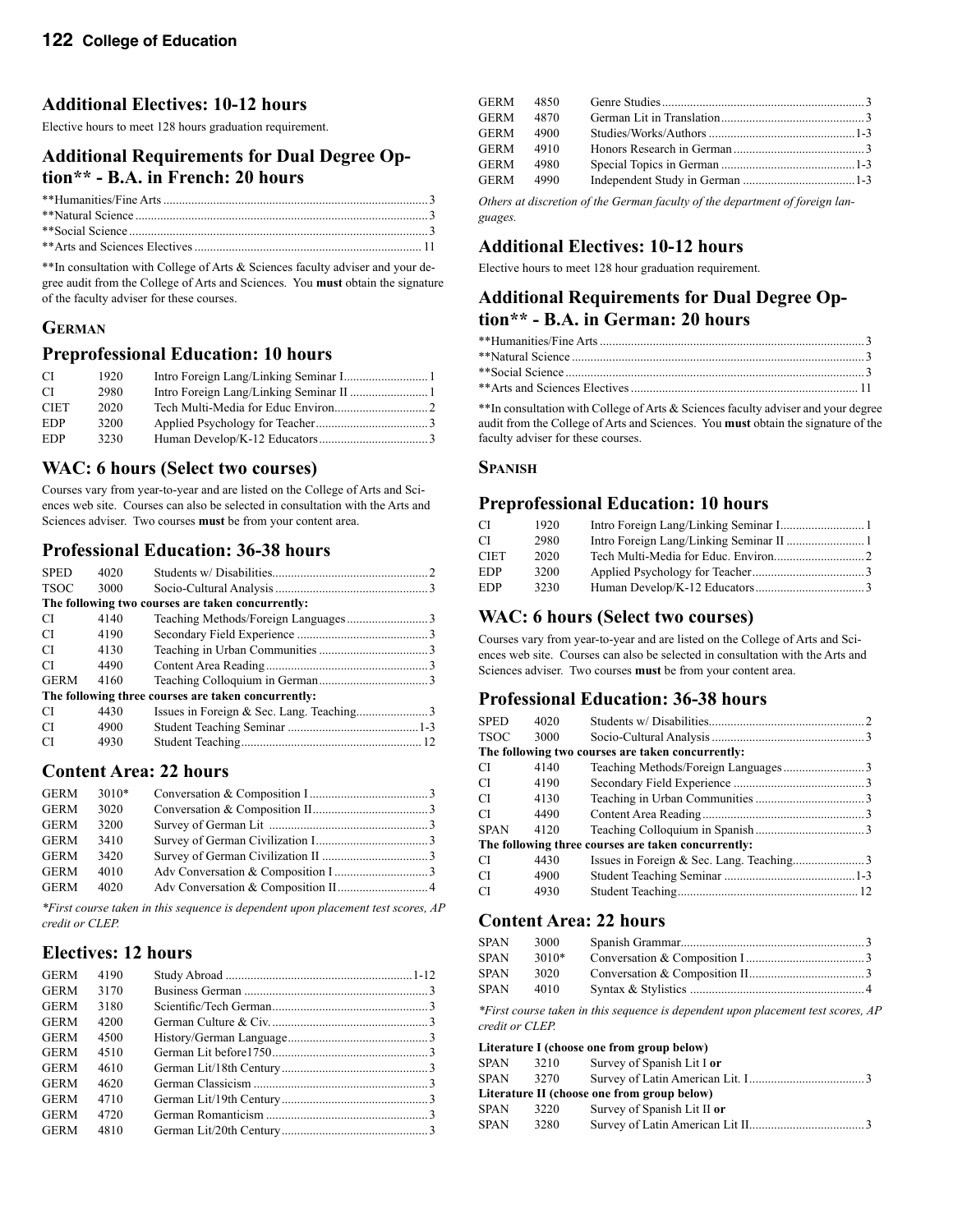**Civilization (choose one from group below)** 

| <b>SPAN</b> | 3410 | Spanish Culture & Civilization or |
|-------------|------|-----------------------------------|
| <b>SPAN</b> | 3420 |                                   |

#### **Electives: 12 hours**

#### **Select 12 hours from the list below**

| <b>SPAN</b> | 4190 |                                                                              |  |
|-------------|------|------------------------------------------------------------------------------|--|
| <b>SPAN</b> | 3170 |                                                                              |  |
| <b>SPAN</b> | 4000 |                                                                              |  |
| <b>SPAN</b> | 4060 |                                                                              |  |
| <b>SPAN</b> | 4070 |                                                                              |  |
| <b>SPAN</b> | 4110 |                                                                              |  |
| <b>SPAN</b> | 4150 |                                                                              |  |
| <b>SPAN</b> | 4160 |                                                                              |  |
| <b>SPAN</b> | 4170 |                                                                              |  |
| <b>SPAN</b> | 4240 |                                                                              |  |
| <b>SPAN</b> | 4250 |                                                                              |  |
| <b>SPAN</b> | 4260 |                                                                              |  |
| <b>SPAN</b> | 4270 |                                                                              |  |
| <b>SPAN</b> | 4310 |                                                                              |  |
| <b>SPAN</b> | 4370 |                                                                              |  |
| <b>SPAN</b> | 4410 |                                                                              |  |
| <b>SPAN</b> | 4430 |                                                                              |  |
| <b>SPAN</b> | 4710 |                                                                              |  |
| <b>SPAN</b> | 4720 |                                                                              |  |
| <b>SPAN</b> | 4810 |                                                                              |  |
| <b>SPAN</b> | 4820 |                                                                              |  |
| <b>SPAN</b> | 4830 |                                                                              |  |
| <b>SPAN</b> | 4980 |                                                                              |  |
| <b>SPAN</b> | 4910 |                                                                              |  |
|             |      | Others at the discretion of the Spanish faculty of the department of foreign |  |

*Others at the discretion of the Spanish faculty of the department of foreign languages.*

#### **Additional Electives: 10-12 hours**

Elective hours to meet 128 hour graduation requirement

### **Additional Requirements for Dual Degree Option\*\* - B.A. in Spanish: 20 hours**

\*\*In consultation with College of Arts & Sciences faculty adviser and your degree audit from the College of Arts and Sciences. You **must** obtain the signature of the faculty adviser for these courses.

## **Career and Technical Education**

Courses in career and technical education leading to a bachelor's degree may be arranged to complete Ohio's licensure requirements for teaching in a vocational school or for teaching in a technical college, business and industry. Each prospective vocational teacher will combine occupational experience with academic course work to complete the degree requirements. Recent work experience has been the foundation of vocational education that assures recipients state-of-the-art technical instruction.

### **University Core and General Education: 30 hours minimum**

Select from the list in the General Section of this catalog.

#### **Preprofessional Education 8 hours**

| <b>CIET</b> | 2020 |  |
|-------------|------|--|
| <b>EDP</b>  | 3200 |  |
| <b>EDP</b>  | 3230 |  |

#### **Professional Education: 36 hours**

| <b>CTE</b>  | 3010 |  |
|-------------|------|--|
| <b>CTE</b>  | 3020 |  |
| CTE         | 3030 |  |
| CTE         | 3040 |  |
| CTE         | 3100 |  |
| <b>CTE</b>  | 4060 |  |
| CI-         | 4490 |  |
| <b>SPED</b> | 4020 |  |
| <b>CTE</b>  | 3910 |  |
| <b>CTE</b>  | 4930 |  |
|             |      |  |

### **Technical and Content Requirements: 51-60 hours**

Health Careers Education Integrated Business Education Industrial Engineering Systems

#### **Electives**

Twenty-four semester hours of the major may be completed by transferring technical courses into the program or by successfully completing an occupational competency examination. Thirty semester hours of course work at The University of Toledo must be completed before occupational competency examination credit can be applied toward the bachelor of vocational education degree.

## **Career and Technical Education (2 + 2)**

The  $2 + 2$  program allows a community college or technical student to transfer up to 66 semester hours of work in courses with a grade of C or better for the undergraduate program. The student must have completed an associate's degree and within that degree have completed selected courses for the University Core Curriculum. Otherwise, course work is transferred to the university on a course-by-course basis.

## **Non-Degree (Licensure Only)**

Any person having five years of recent work experience in any occupation (or a combination of work experience and college credit) may be eligible for the initial two-year teaching licensure in that occupation. Teaching eligibility will be determined by submitting the completed Qualification Evaluation Form for Vocational Teacher (VE 36) to the employing school and completing examinations prescribed by the College of Education and vocational program to verify basic skills and technical competence in the teaching field.

Individuals recruited from business and industry with less than a bachelor's degree in vocational education may receive a Five-Year Vocational Licensure after having completed the following requirements:

- 1. Performance: Evidence of satisfactory performance as an instructor and the recommendation of the College of Education.
- 2. Experience: Two years of supervised teaching experience on provisional vocational licensure.
- 3. Professional Preparation: Completion of a minimum of 24 semester hours of teacher improvement work.
- 4. Completion of an entry-year program.

## **Computer/Technology Endorsement**

Students wishing to be eligible for the computer/technology endorsement at the completion of a baccalaureate program leading to initial teacher licensure should complete the following additional undergraduate course work: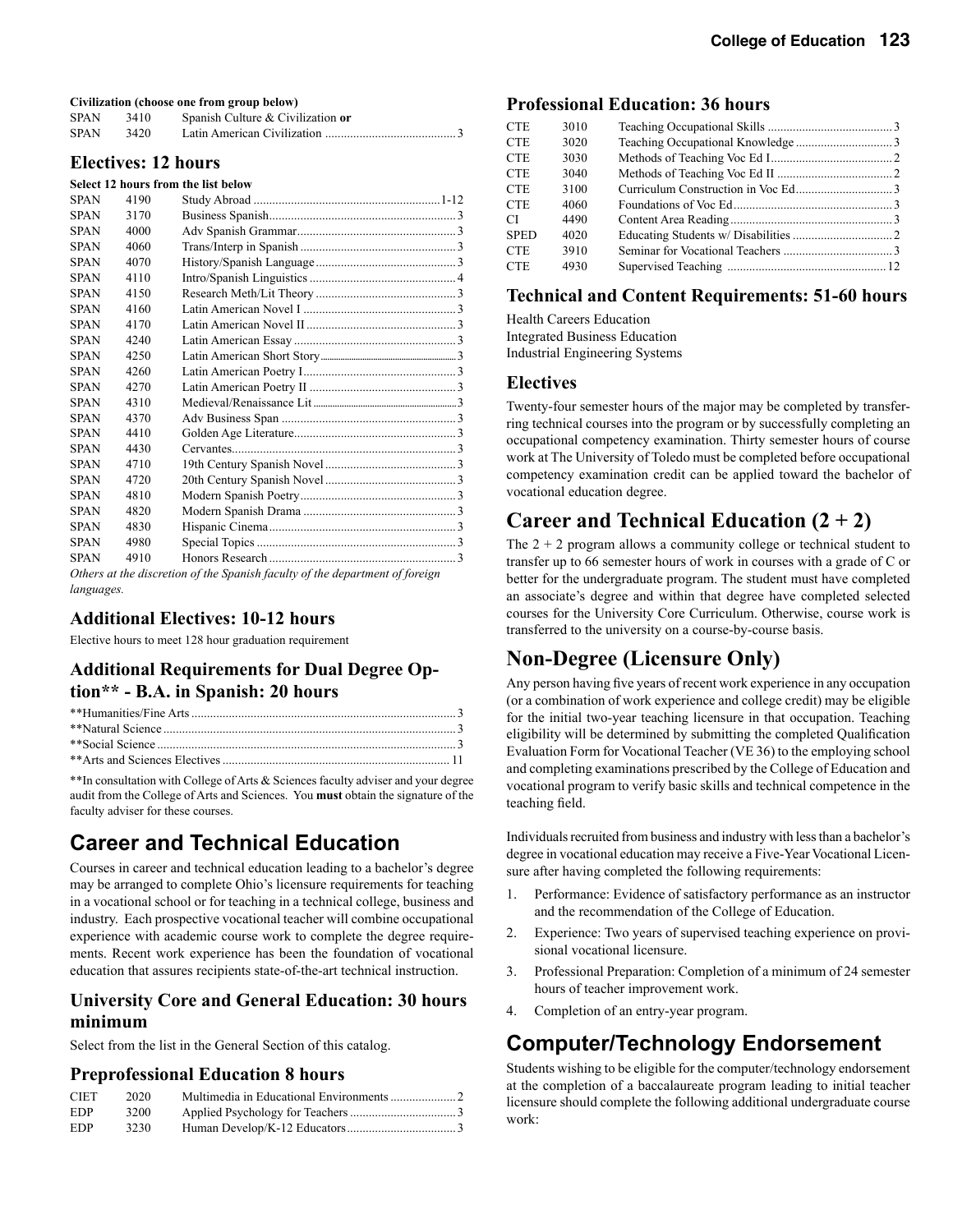## **124 College of Education**

| <b>CIET</b> | 4010 |  |
|-------------|------|--|
| <b>CIET</b> | 4120 |  |
| <b>CIET</b> | 4150 |  |
| <b>CIET</b> | 4200 |  |
| <b>CIET</b> | 4250 |  |
| <b>CIET</b> | 4500 |  |
| <b>CIET</b> | 4990 |  |
| <b>CIET</b> | 4100 |  |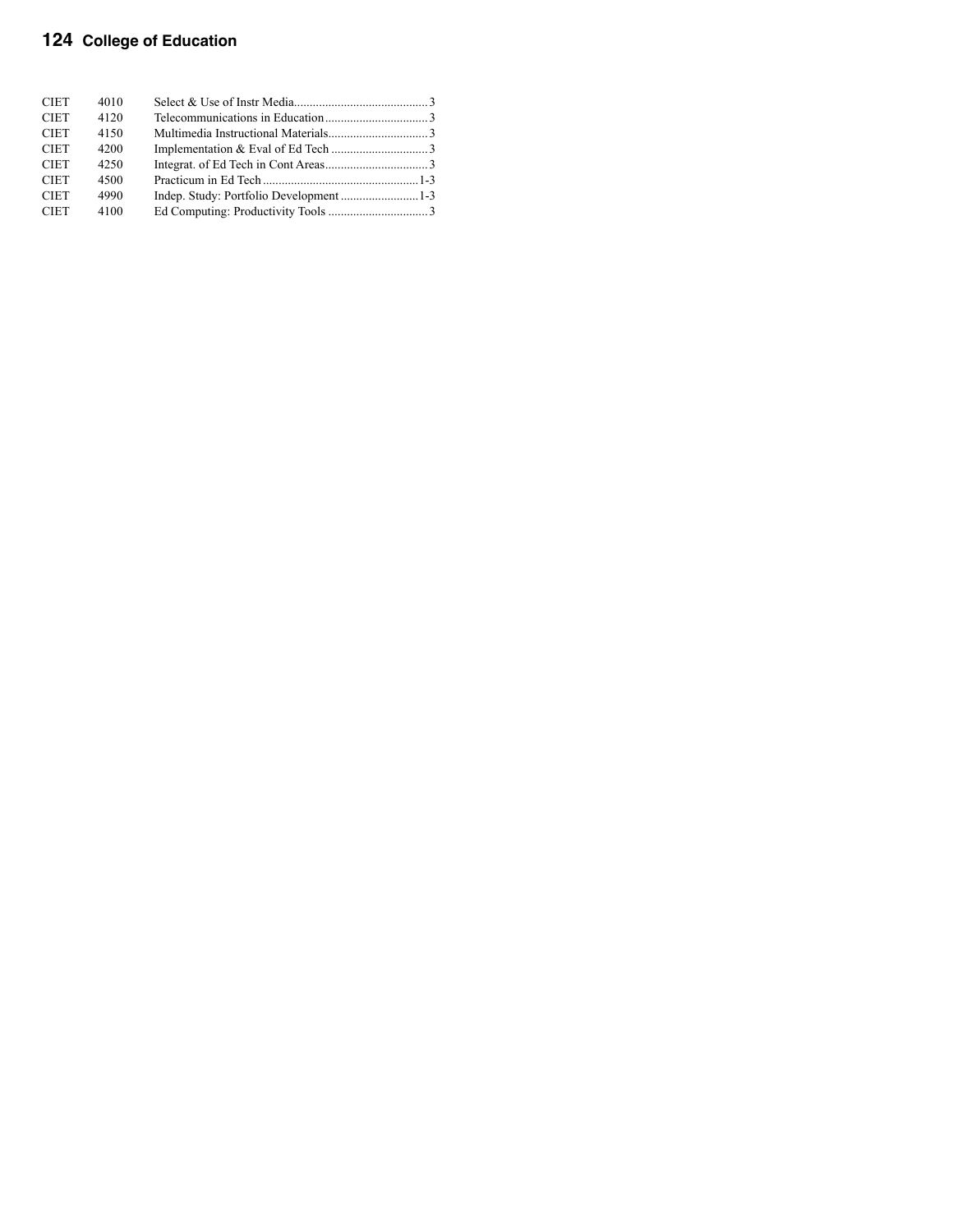## **College of Education Faculty**

**Amy Allen,** 2003, lecturer B.E., M.E., The University of Toledo

**Sally M. Atkins-Burnett**, 2002, assistant professor B.A., M.Ed., Boston College; Ph.D., University of Michigan

**Lawrence Baines,** 2003, associate professor B.A., The University of Texas at Austin; M.A., University of North Texas; Ph.D., The University of Texas at Austin

**Joanne E. Beriswill,** 2002, assistant professor B.A., M.Ed., University of South Florida; M.S., Ph.D., Indiana University at Bloomington

**Eileen M. Carr**, 1987, professor B.A., Newton College of the Sacred Heart; M.Ed., M.A.Ed., Ph.D., The University of Toledo

**Laurence J. Coleman**, 2001, professor B.A., State University of New York at Albany; M.S., Southern Connecticut State College; Ph.D., Kent State University

**John R. Cryan**, 1978, professor B.A., M.S., Ph.D., Syracuse University

**Charlene M. Czerniak**, 1989, professor B.A., The University of Toledo; M.Ed., Bowling Green State University; Ph.D., The Ohio State University

**Dwayne L. DeMedio**, 1975, professor B.S.Ed., California State College - Pennsylvania; M.A., Ed.D., West Virginia University

**Jenny Mescall Denyer,** 2003, assistant professor B.S., Xavier University; M.A., Ph.D., Michigan State University

**Patricia Devlin,** 2002, assistant professor B.S.Ed., California State University; M.A., Ed.D., Eastern Michigan University

**Laurie A. Dinnebeil**, 1993, professor B.A., Dominican College of Blauvelt; M.A.T., Augustana College; Ph.D., Utah State University

**Thomas G. Dunn**, 1971, professor B.S., Fordham University; M.S., Ph.D., Florida State University

**Mary Ellen Edwards,** 1994, professor B.S., University of Wisconsin; M.A., Ph.D., New School for Social Research

**Christine M. Fox**, 1994, associate professor B.A., Miami University; M.A., Cleveland State University; Ph.D., Kent State University

**William M. Gray**, 1975, professor and associate dean for graduate studies and research B.A., M.A., Ed.D., State University of New York - Albany

**Penny Poplin Gosetti**, 1994, associate professor B.A., University of California - Los Angeles; M.S., California State University - Long Beach; Ph.D., University of Oregon

**Lynne Hamer,** 2002, associate professor B.A., Hamline University; M.A., Ph.D., Indiana University

**Paul E. Hubaker,** 2002, lecturer B.E., M.E., Ed.S., The University of Toledo

**Sherick A. Hughes,** 2003, assistant professor B.A., University of North Carolina at Wilmington; M.A., Wake Forest University; M.P.A., Ph.D., University of North Carolina at Chapel Hill

**Virginia L. Keil**, 2001, assistant professor and associate dean for undergraduate studies and accreditation B.S., Bowling Green State University; M.Ed., Ph.D., The University of Toledo

**Edward C. Kennedy III,** 2002, assistant professor B.S., M.S., M.S., Ph.D., The Ohio State University

**Franklin R. Koontz**, 1968, professor B.A., Bowling Green State University; M.A., Ohio University; Ph.D., The University of Toledo

**Lisa A. Kovach,** 2002, assistant professor B.A., M.A., Ph.D., The University of Toledo

**Revathy Kumar**, 2001, assistant professor B.Sc., University of Bombay; B.Ed., M.Ed., Bangalore University; M.A., Annamalia University; Ph.D., University of Michigan

**Elizabeth A. Linnenbrink,** 2002, assistant professor B.A., M.A., Ph.D., University of Michigan

**Sakui W. Malakpa**, 1986, professor B.S., Florida State University; Ed.M., Ed.D., Harvard University

**Reneé J. Martin**, 1986, professor B.S., M.S., University of Wisconsin - LaCrosse; Ph.D., Iowa State University

**Wendell R. McConnaha,** 2003, associate professor B.A., Wayne State College; M.S., M.A., Ed.S., University of Nebraska; Ph.D., Purdue University

**William F. McInerney**, 1983, professor B.A., Villanova University; M.Ed., University of Hartford; Ph.D., Kent State University

**Sandra McKinley**, 2001, assistant professor B.S., M.A., Ph.D., The Ohio State University

**David L. Meabon,** 1994, associate professor B.S., West Virginia State College; M.Ed., University of South Carolina; Ph.D., Florida State University

**Earl Murry**, 1987, professor B.S., M.A., Ph.D., The Ohio State University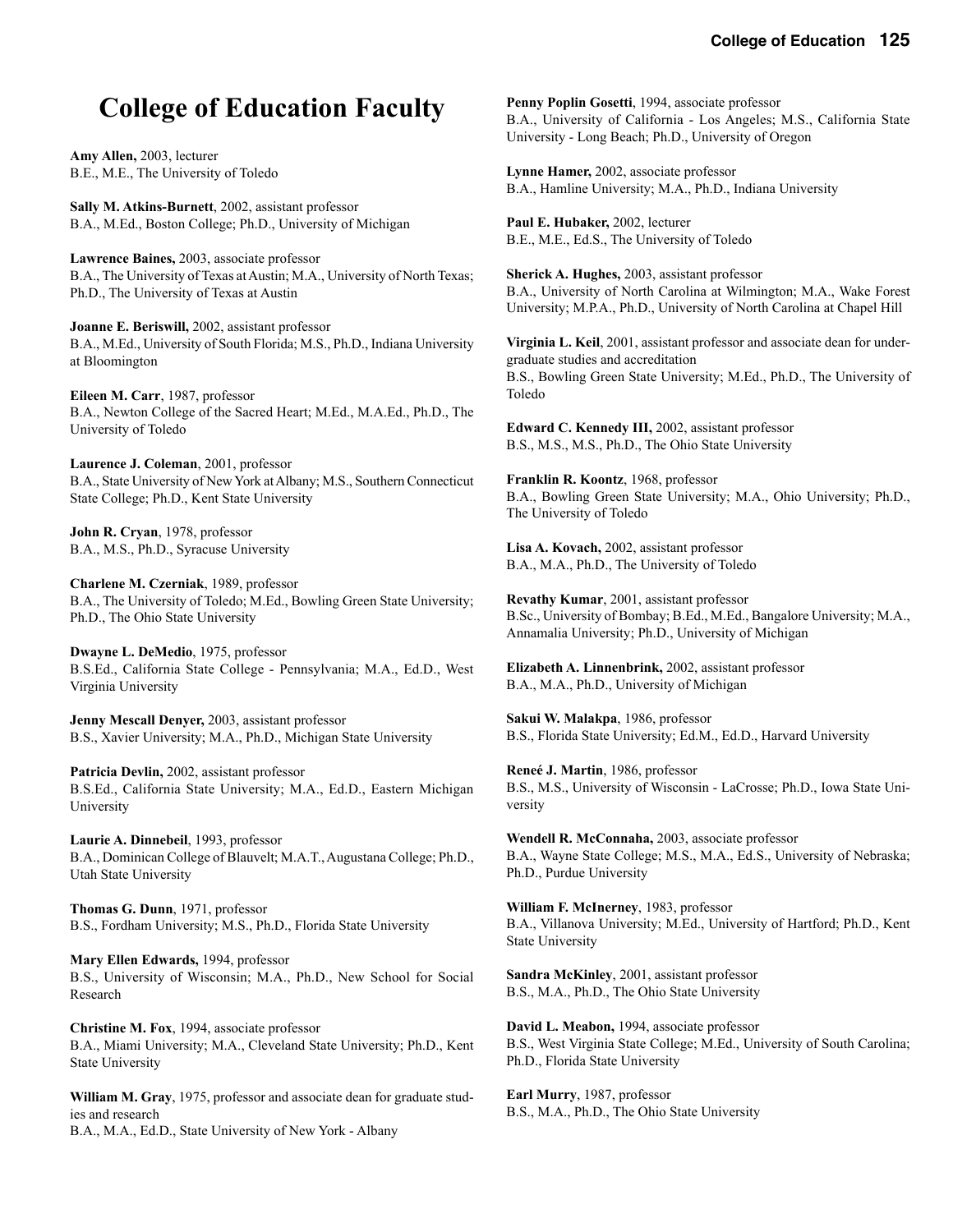#### **126 College of Education**

**Anthula Natsoulas**, 1983, professor B.S., M.A., City College of New York; Ph.D., Syracuse University

**Ronald Opp**, 1997, associate professor B.A., Swarthmore College; M.A., California State University - Los Angeles; Ph.D., University of California - Los Angeles

**Carol E. Plimpton**, 1985, associate professor B.S., Russell Sage College; M.Ed., The Pennsylvania State University; Ph.D., The Ohio State University

**Kevin Pugh**, 2000, assistant professor B.S., Brigham Young University; Ph.D., Michigan State University

**Robin Rayfield,** 2000, assistant professor B.Ed., The University of Toledo; M.Ed., Bowling Green State University; Ed.D., The University of Toledo

**Celia Regimbal**, 1986, associate professor B.S.P.E., M.S.P.E., University of Florida; Ed.D., University of North Carolina

**Caroline J. Roettger,** 2003, assistant professor B.M.E., Oklahoma City University; M.M.E., M.Ed., University of Central Oklahoma; Ed.D., Oklahoma State University

**Lloyd O. Roettger,** 2003, associate professor B.S., M.A., Indiana State University; Ph.D., Iowa State University

**Charles Rop**, 1996, associate professor A.B., Calvin College; Ph.D., Michigan State University

**Tony R. Sanchez,** 2003, associate professor B.S., M.S., Ph.D., Indiana University

**Rebecca Schneider**, 2001, assistant professor B.E., M.Ed., The University of Toledo; M.S., Ph.D., University of Michigan

**Robert Schultz**, 2001, associate professor B.A., B.S., M.A., The University of Akron; M.A., Ph.D., Kent State University

**Ruslan Slutsky,** 2001, assistant professor B.S., M.S., Ph.D., The Ohio State University

**Dale T. Snauwaert,** 2003, associate professor B.A., University of Illinois at Chicago, Ed.M., Ph.D., University of Illinois at Urbana - Champaign

**Gregory E. Stone,** 2002, assistant professor B.A., Shimer College; M.A., Loyola University of Chicago; Ph.D., The University of Chicago

**Robert F. Sullivan,** 1983, professor B.A., M.S., Canisius College; Ph.D., State University of New York - Buffalo

**Thomas J. Switzer**, 2002, professor and dean B.A., University of Northern Iowa; Ph.D., University of Michigan

**Berhane Teclehaimanot**, 2001, assistant professor B.A., M.Ed., Ph.D., The University of Toledo

**Mark Templin**, 2001, assistant professor B.E., M.A., The University of Toledo; Ph.D., University of Michigan

**William B. Weber Jr.**, 1994, associate professor B.S., M.A., The University of Toledo; Ed.D., University of Michigan

**Richard Welsch,** 2001, assistant professor B.S., Youngstown State University; M.A., Ph.D., The Ohio State University

**Brenda Wolodko,** 2002, assistant professor B.E., M.E., Ph.D., University of Alberta

**Gerard Zam,** 2001, assistant professor B.S., Miami University; M.A., University of Dayton; Ph.D., The Ohio State University

#### **EMERITUS FACULTY**

**John F. Ahern**, 1969, professor emeritus B.B.A., Boston College; M.A.T., Ed.D., University of Massachusetts

**David M. Balzer**, 1968, professor emeritus B.A., Antioch College; M.A., Ph.D., University of Minnesota

**Langston C. Bannister**, 1971, professor emeritus B.S., Tuskegee Institute; M.S., San Francisco State University; Ed.D., University of Massachusetts

**Reemt R. Baumann**, 1966, professor emeritus B.A., Valparaiso University; M.S., Ph.D., University of Wisconsin - Madison

**Martha E. Carroll**, 1974, professor emerita A.B., M.Ed., University of North Carolina; Ed.D., George Peabody College for Teachers

**Gary E. Cooke**, 1971, professor emeritus B.S.Ed., Concordia Teachers College; M.Ed., Ed.D., University of Oregon

**Dewitt C. Davison**, 1967, professor emeritus B.S., Alabama State University; M.Ed., Tuskegee Institute; Ph.D., University of Illinois

**Jerome E. DeBruin**, 1972, professor emeritus B.S., University of Wisconsin - Stevens Point; M.Ed., Ph.D., University of Illinois

**Kenneth C. DeGood**, 1958, professor emeritus A.B., Findlay College; M.S., University of Michigan; Ph.D., The Ohio State University

**Lester J. Elsie**, 1971, professor emeritus B.S., State University College - Buffalo; M.Ed., Ed.D., State University of New York - Buffalo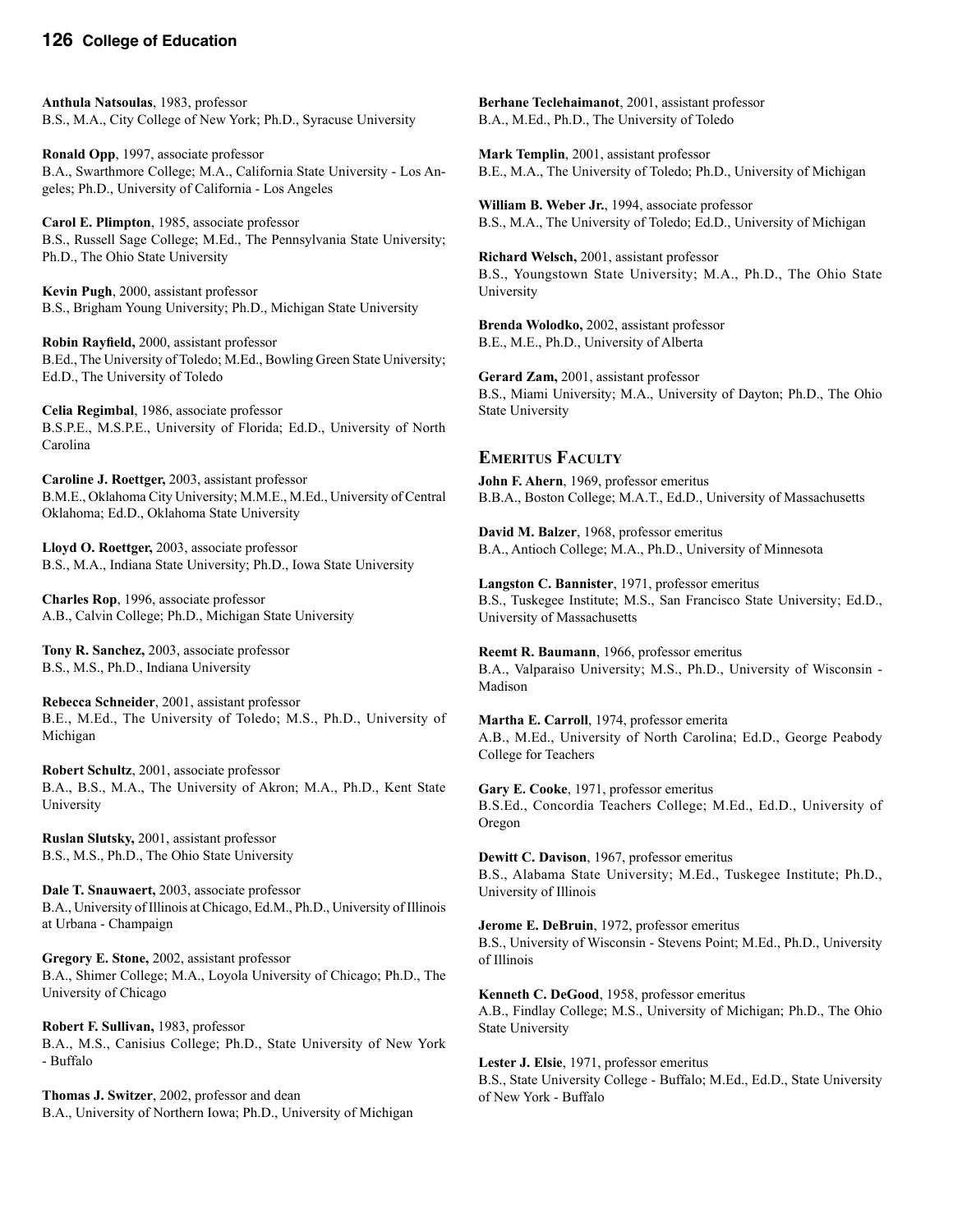**Thomas C. Gibney**, 1964, professor emeritus B.A., M.A., University of Northern Iowa; Ph.D., State University of Iowa

**James R. Gress**, 1978, professor emeritus B.S., University of Dayton; M.Ed., Miami University; Ph.D., Northwestern University

**Lois Hodgson-Barbour**, 1967, professor emerita B.A., Park College; M.A., San Francisco State University; Ph.D., University of Iowa

**Lynne M. Hudson**, 1976, professor emerita B.A., Kalamazoo College; M.Ed., Ph.D., Wayne State University

**Joseph B. Hurst**, 1972, professor emeritus B.S., M.Ed., University of Illinois; Ph.D., Florida State University; Ed.S., The University of Toledo

**Joan D. Inglis**, 1964, professor emerita B.A., Northwestern University; M.Ed., Ph.D., The University of Toledo

**Stephen G. Jurs**, 1970, professor emeritus B.S., M.S.Ed., Northern Illinois University; Ph.D., University of Colorado

**Mark B. Kinney**, 1976, professor emeritus B.A., University of Maine - Orono; M.A., George Peabody College for Teachers

**Phyllis H. Lamb**, 1968, associate professor emerita B.Ed., M.Ed., Ed.S., The University of Toledo

**Ruth C. Lindecker**, 1979, professor emerita B.A., Mary Manse College; M.Mus.Ed., University of Michigan; Ph.D., University of Iowa

**Thomas R. Lopez, Jr.**, 1970, professor emeritus B.S., Ph.D., University of New Mexico

**Suzanne L. McFarland**, 1976, professor emerita B.S., Millersville State College; M.Ed., Temple University; Ed.D., Indiana University

**Dean L. Meinke**, 1968, professor emeritus B.A., M.Ed., University of Wisconsin - Superior; Ph.D., University of Wisconsin - Madison

**Daniel L. Merritt**, 1972, professor emeritus B.S., State University of New York - Oswego; M.S., Ph.D., Syracuse University; J.D., The University of Toledo

**Roy A. Miller**, 1969, professor emeritus B.S.Ed., M.Ed., Kent State University

**Hughes Moir**, 1969, professor emeritus A.B., Antioch College; M.Ed., Boston University; Ed.D., Wayne State University

**Paul H. Muntz**, 1958, professor emeritus A.B., Capital University; M.Ed., The University of Toledo